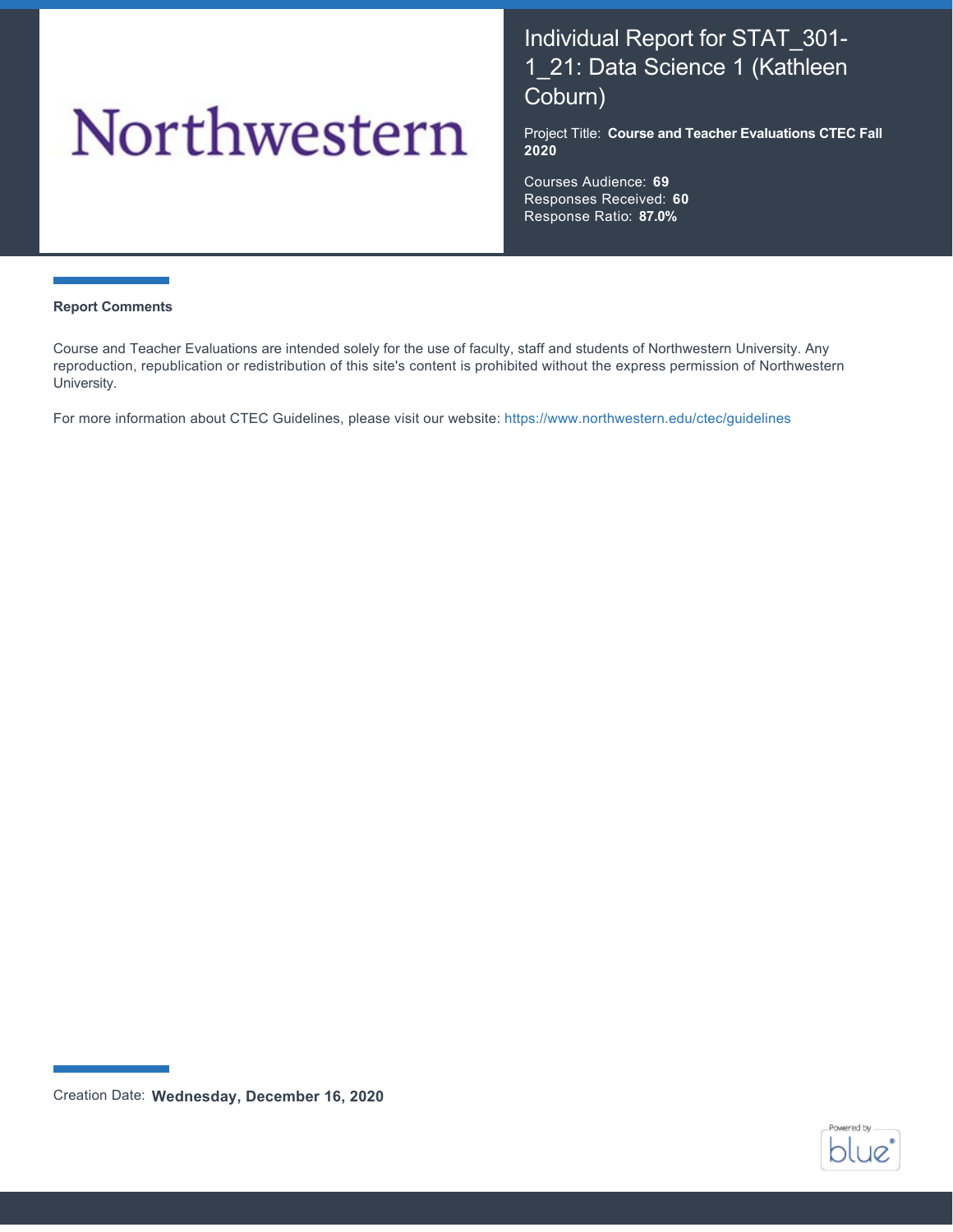# **Northwestern University**

## **Course Evaluations**

| nstructor               | 'ICourse                                           |
|-------------------------|----------------------------------------------------|
| <b>∥Kathleen Coburn</b> | <b>IISTAT</b><br><b>5 301-1 21: Data Science 1</b> |

# **DEMOGRAPHICS**

Ŧ

## **Your School**

| 1. Your School                                                                                                                                                                             |                                                                      |                |            |
|--------------------------------------------------------------------------------------------------------------------------------------------------------------------------------------------|----------------------------------------------------------------------|----------------|------------|
| Education & SP (4)<br>Communication (1)<br>Graduate School (1)-<br>KGSM(0)<br>McCormick (5)<br>Medill $(5)$<br>Music $(0)$<br>Summer (0) -<br>SPS(0)<br><b>WCAS (37)</b><br>[ Total (53) ] | 7.5%<br>1.9%<br>1.9%<br>0.0%<br>9.4%<br>9.4%<br>0.0%<br>0.0%<br>0.0% |                | 69.8%      |
| O                                                                                                                                                                                          |                                                                      | 50%            | 100%       |
| Options                                                                                                                                                                                    |                                                                      | Count          | Percentage |
| Education & SP                                                                                                                                                                             |                                                                      | 4              | 7.5%       |
| Communication                                                                                                                                                                              |                                                                      | $\mathbf{1}$   | 1.9%       |
| Graduate School                                                                                                                                                                            |                                                                      | 1              | 1.9%       |
| <b>KGSM</b>                                                                                                                                                                                |                                                                      | $\overline{0}$ | $0.0\%$    |
| <b>McCormick</b>                                                                                                                                                                           |                                                                      | 5              | 9.4%       |
| Medill                                                                                                                                                                                     |                                                                      | 5              | 9.4%       |
| <b>Music</b>                                                                                                                                                                               |                                                                      | 0              | 0.0%       |
| Summer                                                                                                                                                                                     |                                                                      | $\Omega$       | 0.0%       |
| <b>SPS</b>                                                                                                                                                                                 |                                                                      | $\Omega$       | $0.0\%$    |
| <b>WCAS</b>                                                                                                                                                                                |                                                                      | 37             | 69.8%      |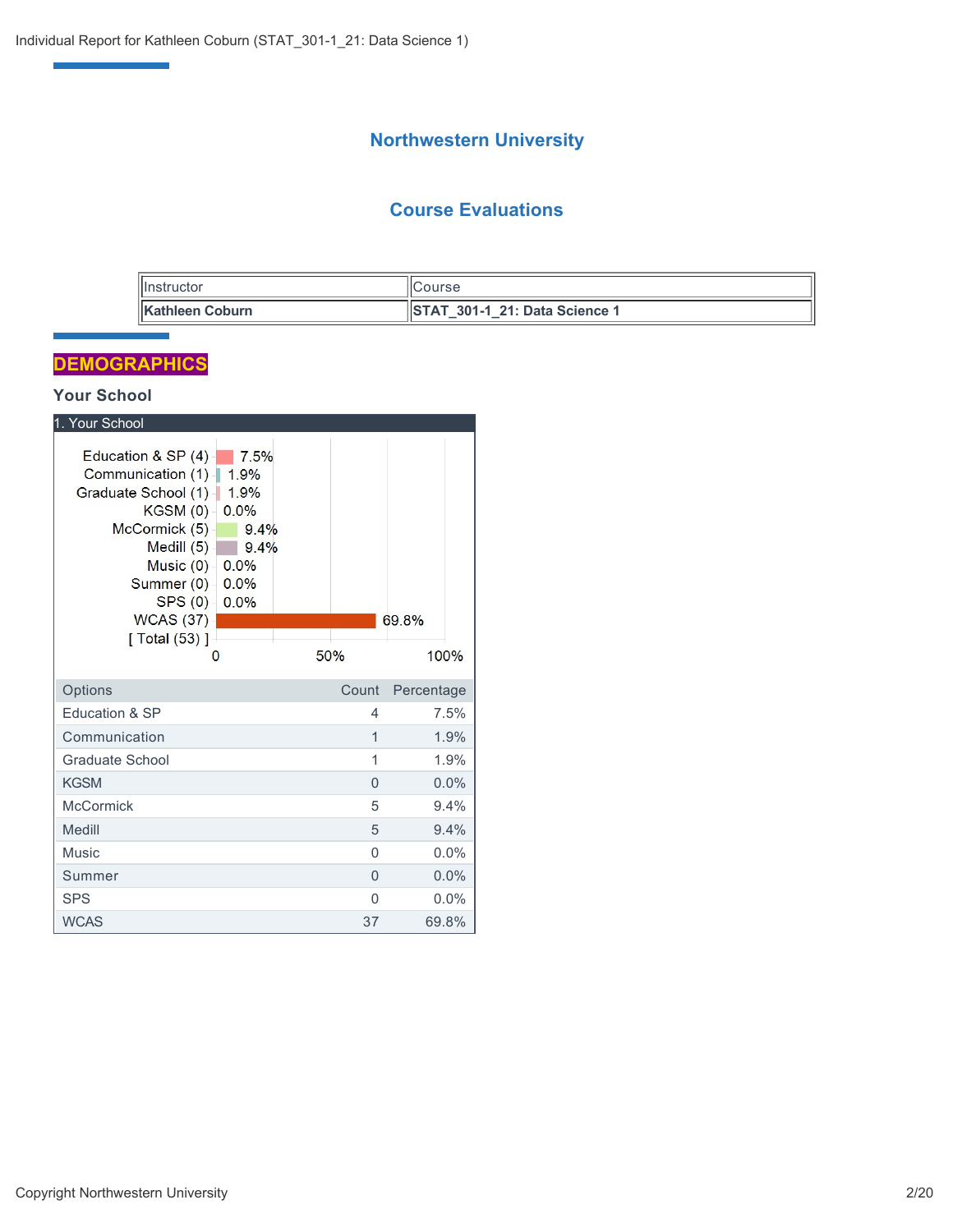#### **Your Class**

| 1. Your Class                                                                                                                                         |                       |       |          |            |  |
|-------------------------------------------------------------------------------------------------------------------------------------------------------|-----------------------|-------|----------|------------|--|
| Freshman (0)<br>Sophomore (18)<br>Junior (26)<br>Senior (10)<br>Graduate (3)-<br>Professional (0) - 0.0%<br>Other $(1)$ 1.7%<br>$\lceil$ Total (58) ] | 0.0%<br>17.2%<br>5.2% | 31.0% | 44.8%    |            |  |
|                                                                                                                                                       | O                     |       | 50%      | 100%       |  |
| Options                                                                                                                                               |                       |       | Count    | Percentage |  |
| Freshman                                                                                                                                              |                       |       | 0        | 0.0%       |  |
| Sophomore                                                                                                                                             |                       |       | 18       | 31.0%      |  |
| Junior                                                                                                                                                |                       |       | 26       | 44.8%      |  |
| Senior                                                                                                                                                |                       |       | 10       | 17.2%      |  |
| Graduate                                                                                                                                              |                       |       | 3        | 5.2%       |  |
| Professional                                                                                                                                          |                       |       | $\Omega$ | 0.0%       |  |
| Other                                                                                                                                                 |                       |       | 1        | 1.7%       |  |

## **What is your reason for taking the course? (mark all that apply)**

| 1.7%<br>Distribution req (1)<br>Major/Minor re (54)<br>Elective require (2)<br>3.4%<br>0.0%<br>Non-Degree req $(0)$<br>1.7%<br>No requirement $(1)$<br>0.0%<br>Other requirem (0)<br>[ Responden (58) ]<br>0 | 50%            | 93.1%<br>100% |
|--------------------------------------------------------------------------------------------------------------------------------------------------------------------------------------------------------------|----------------|---------------|
| Options                                                                                                                                                                                                      | Count          | Percentage    |
| Distribution requirement                                                                                                                                                                                     | 1              | 1.7%          |
| Major/Minor requirement                                                                                                                                                                                      | 54             | 93.1%         |
| Elective requirement                                                                                                                                                                                         | $\mathfrak{D}$ | $3.4\%$       |
| Non-Degree requirement                                                                                                                                                                                       | 0              | $0.0\%$       |
| No requirement                                                                                                                                                                                               | 1              | 1.7%          |
| Other requirement                                                                                                                                                                                            | O              | $0.0\%$       |
| Respondent(s)                                                                                                                                                                                                | 58             |               |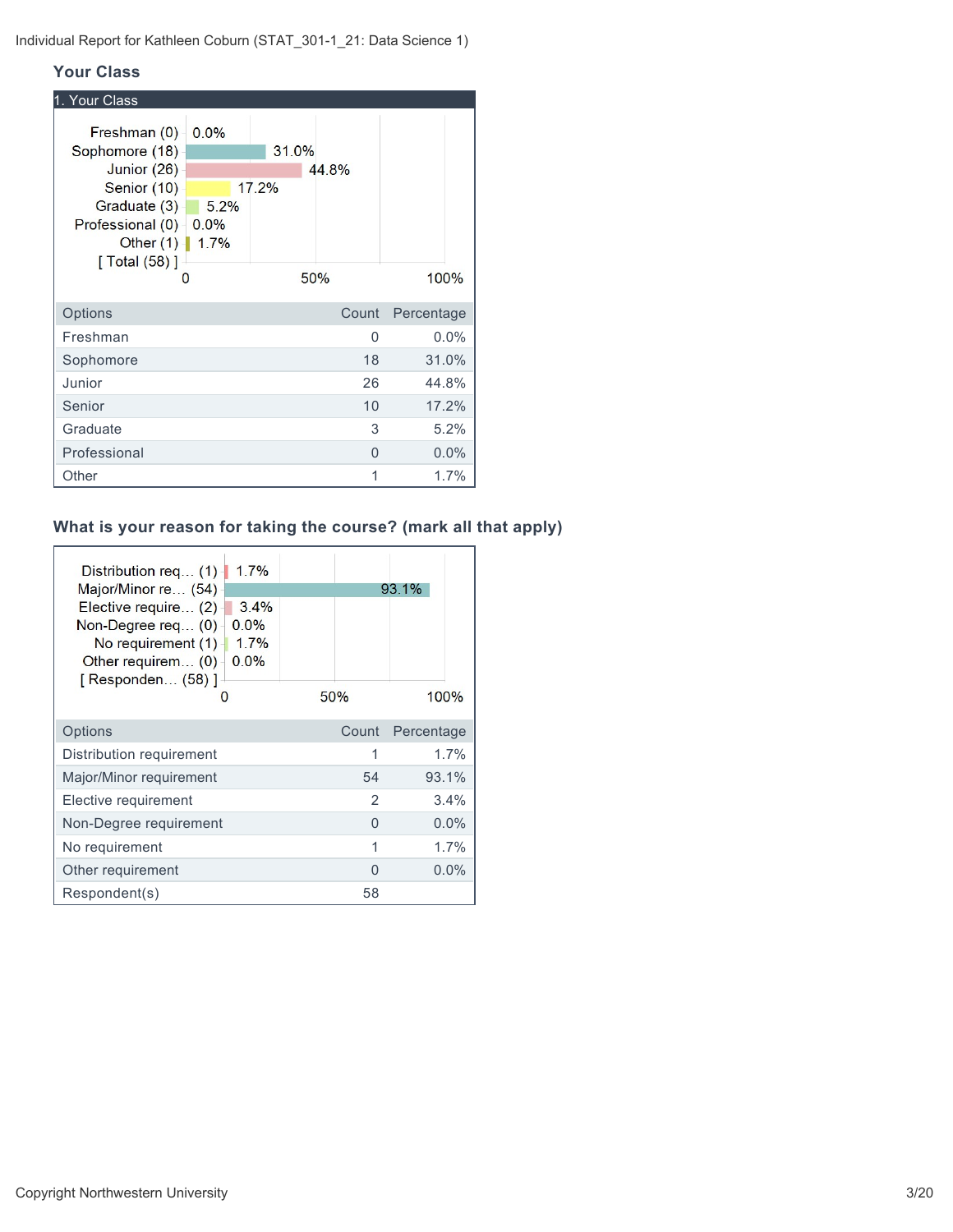#### Individual Report for Kathleen Coburn (STAT\_301-1\_21: Data Science 1)

#### **What was your Interest in this subject before taking the course?**

| 1. What was your interest in this subject before taking the course?                                       |                               |                       |            |
|-----------------------------------------------------------------------------------------------------------|-------------------------------|-----------------------|------------|
| 1-Not interested (0)<br>$2(1) -$<br>3(6)<br>4(4)<br>5(21)<br>6-Extremely in (25)<br>[ Total $(57)$ ]<br>O | 0.0%<br>1.8%<br>10.5%<br>7.0% | 36.8%<br>43.9%<br>50% | 100%       |
| Options                                                                                                   |                               | Count                 | Percentage |
| 1-Not interested at all                                                                                   |                               | O                     | 0.0%       |
| 2                                                                                                         |                               | 1                     | 1.8%       |
| 3                                                                                                         |                               | 6                     | 10.5%      |
| $\overline{4}$                                                                                            |                               | 4                     | 7.0%       |
| 5                                                                                                         |                               | 21                    | 36.8%      |
| 6-Extremely interested                                                                                    |                               | 25                    | 43.9%      |

## **TIME-SURVEY QUESTION**

**Estimate the average number of hours per week you spent on this course outside of class and lab time.**

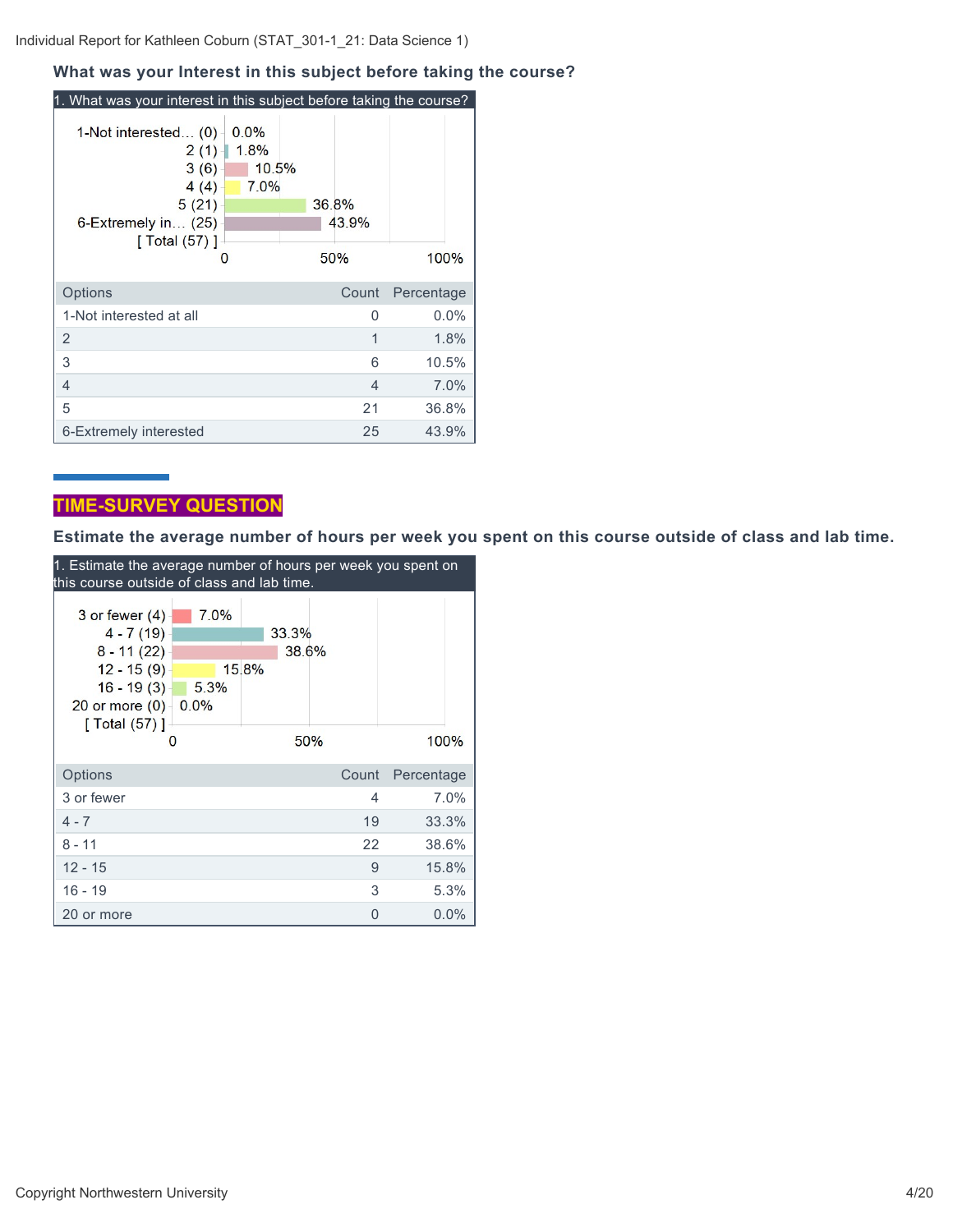## **COURSE QUESTIONS**

**Provide an overall rating of the course.**

| 1. Provide an overall rating of the course.                                                      |                      |                         |                |       |            |  |
|--------------------------------------------------------------------------------------------------|----------------------|-------------------------|----------------|-------|------------|--|
| $1$ -Very Low $(0)$<br>2(0)<br>3(5)<br>4(16)<br>5(21)<br>6-Very High (15)<br>[ Total (57) ]<br>О | 0.0%<br>0.0%<br>8.8% | 28.1%<br>36.8%<br>26.3% | 50%            |       | 100%       |  |
| Options                                                                                          |                      | Score                   |                | Count | Percentage |  |
| 1-Very Low                                                                                       |                      |                         | 1              | 0     | $0.0\%$    |  |
| $\overline{2}$                                                                                   |                      |                         | $\overline{2}$ | 0     | 0.0%       |  |
| 3                                                                                                |                      |                         | 3              | 5     | 8.8%       |  |
| 4                                                                                                |                      |                         | 4              | 16    | 28.1%      |  |
| 5                                                                                                |                      |                         | 5              | 21    | 36.8%      |  |
| 6-Very High                                                                                      |                      |                         | 6              | 15    | 26.3%      |  |
| <b>Statistics</b>                                                                                |                      |                         |                |       | Value      |  |
| <b>Response Count</b>                                                                            |                      |                         |                |       | 57         |  |
| Mean                                                                                             |                      |                         |                |       | 4.81       |  |
| Median                                                                                           |                      |                         |                |       | 5.00       |  |
| <b>Standard Deviation</b>                                                                        |                      |                         |                |       | 0.93       |  |

## **Estimate how much you learned in the course.**

| 1. Estimate how much you learned in the course.                                             |                      |       |                       |                |                          |            |
|---------------------------------------------------------------------------------------------|----------------------|-------|-----------------------|----------------|--------------------------|------------|
| 1-Very Low (1)-<br>2(0)<br>3(4)<br>4(9)<br>5(21)<br>6-Very High (22)<br>[ Total (57) ]<br>O | 1.8%<br>0.0%<br>7.0% | 15.8% | 36.8%<br>38.6%<br>50% |                |                          | 100%       |
| Options                                                                                     |                      |       | Score                 |                | Count                    | Percentage |
| 1-Very Low                                                                                  |                      |       |                       | 1              | 1                        | 1.8%       |
| $\overline{2}$                                                                              |                      |       |                       | $\overline{2}$ | $\Omega$                 | 0.0%       |
| 3                                                                                           |                      |       |                       | 3              | $\overline{\mathcal{A}}$ | 7.0%       |
| $\overline{4}$                                                                              |                      |       |                       | $\overline{4}$ | 9                        | 15.8%      |
| 5                                                                                           |                      |       |                       | 5              | 21                       | 36.8%      |
| 6-Very High                                                                                 |                      |       |                       | 6              | 22                       | 38.6%      |
| <b>Statistics</b>                                                                           |                      |       |                       |                |                          | Value      |
| Response Count                                                                              |                      |       |                       |                |                          | 57         |
| Mean                                                                                        |                      |       |                       |                |                          | 5.02       |
| Median                                                                                      |                      |       |                       |                |                          | 5.00       |
| <b>Standard Deviation</b>                                                                   |                      |       |                       |                |                          | 1.06       |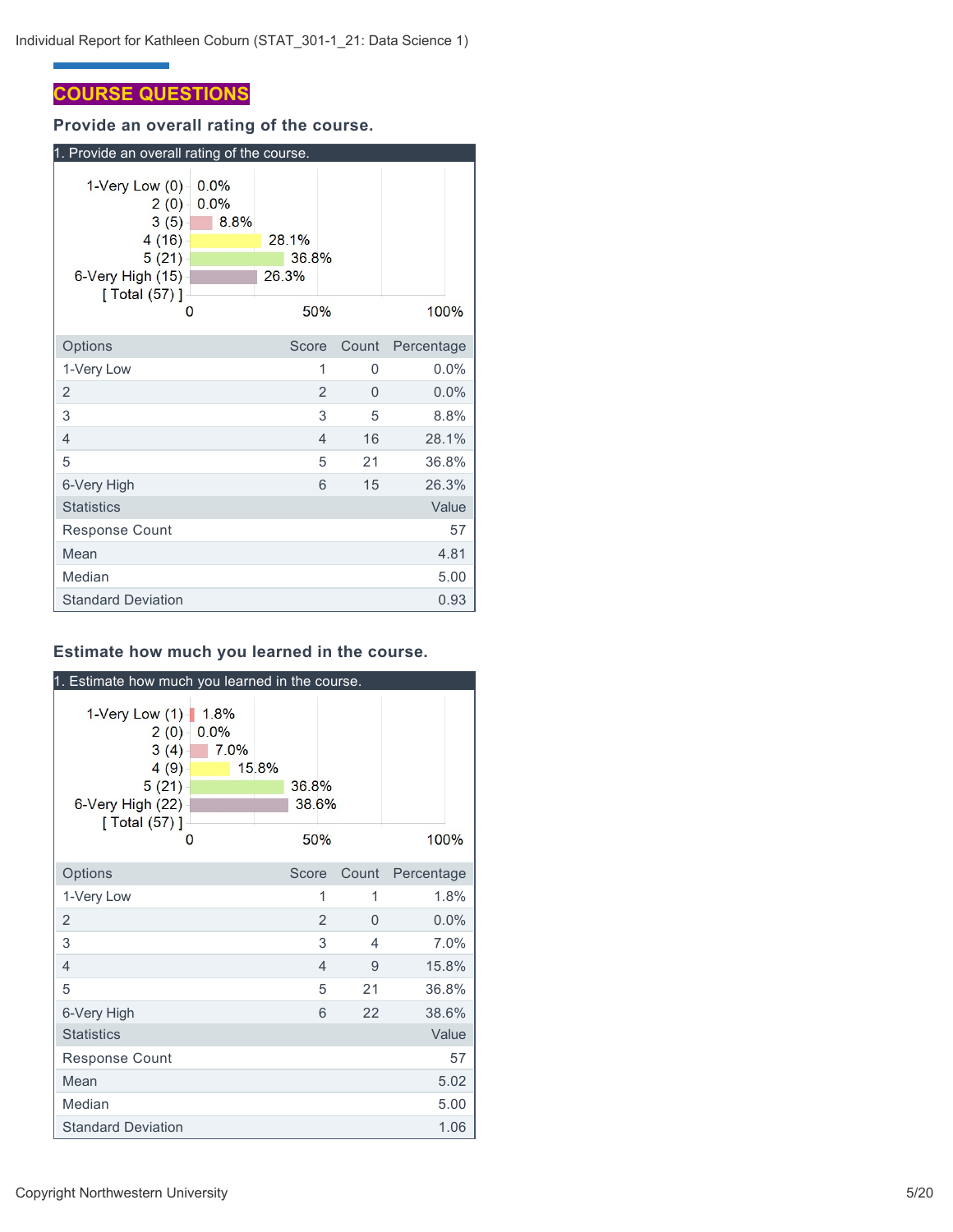## **Rate the effectiveness of the course in challenging you intellectually.**

| 1. Rate the effectiveness of the course in challenging you<br>intellectually.            |                      |                |                |                |            |       |
|------------------------------------------------------------------------------------------|----------------------|----------------|----------------|----------------|------------|-------|
| 1-Very Low $(2)$<br>2(0)<br>3(2)<br>4(14)<br>5(12)<br>6-Very High (27)<br>[ Total (57) ] | 3.5%<br>0.0%<br>3.5% | 24.6%<br>21.1% |                | 474%           |            |       |
| 0                                                                                        |                      |                | 50%            |                | 100%       |       |
| Options                                                                                  |                      | Score          |                | Count          | Percentage |       |
| 1-Very Low                                                                               |                      |                | 1              | 2              |            | 3.5%  |
| $\overline{2}$                                                                           |                      |                | 2              | $\Omega$       |            | 0.0%  |
| 3                                                                                        |                      |                | 3              | $\overline{2}$ |            | 3.5%  |
| 4                                                                                        |                      |                | $\overline{4}$ | 14             | 24.6%      |       |
| 5                                                                                        |                      |                | 5              | 12             |            | 21.1% |
| 6-Very High                                                                              |                      |                | 6              | 27             |            | 47.4% |
| <b>Statistics</b>                                                                        |                      |                |                |                |            | Value |
| <b>Response Count</b>                                                                    |                      |                |                |                |            | 57    |
| Mean                                                                                     |                      |                |                |                |            | 5.02  |
| Median                                                                                   |                      |                |                |                |            | 5.00  |
| <b>Standard Deviation</b>                                                                |                      |                |                |                |            | 1.20  |

## **Rate the instructional materials (texts, audiovisual materials, etc.) used in this course.**

| 1. Rate the instructional materials (texts, audiovisual materials,<br>etc.) used in this course. |                      |       |                |       |            |
|--------------------------------------------------------------------------------------------------|----------------------|-------|----------------|-------|------------|
| 1-Very Low $(0)$<br>2(1)<br>3(4)<br>4(8)<br>5(25)<br>6-Very High (19)<br>[ Total (57) ]          | 0.0%<br>1.8%<br>7.0% | 14.0% | 43.9%<br>33.3% |       |            |
| O                                                                                                |                      |       | 50%            |       | 100%       |
| Options                                                                                          |                      |       | Score          | Count | Percentage |
| 1-Very Low                                                                                       |                      |       | 1              | 0     | $0.0\%$    |
| $\overline{2}$                                                                                   |                      |       | $\overline{2}$ | 1     | 1.8%       |
| 3                                                                                                |                      |       | 3              | 4     | 7.0%       |
| $\overline{4}$                                                                                   |                      |       | $\overline{4}$ | 8     | 14.0%      |
| 5                                                                                                |                      |       | 5              | 25    | 43.9%      |
| 6-Very High                                                                                      |                      |       | 6              | 19    | 33.3%      |
| <b>Statistics</b>                                                                                |                      |       |                |       | Value      |
| Response Count                                                                                   |                      |       |                |       | 57         |
| Mean                                                                                             |                      |       |                |       | 5.00       |
| Median                                                                                           |                      |       |                |       | 5.00       |
| <b>Standard Deviation</b>                                                                        |                      |       |                |       | 0.96       |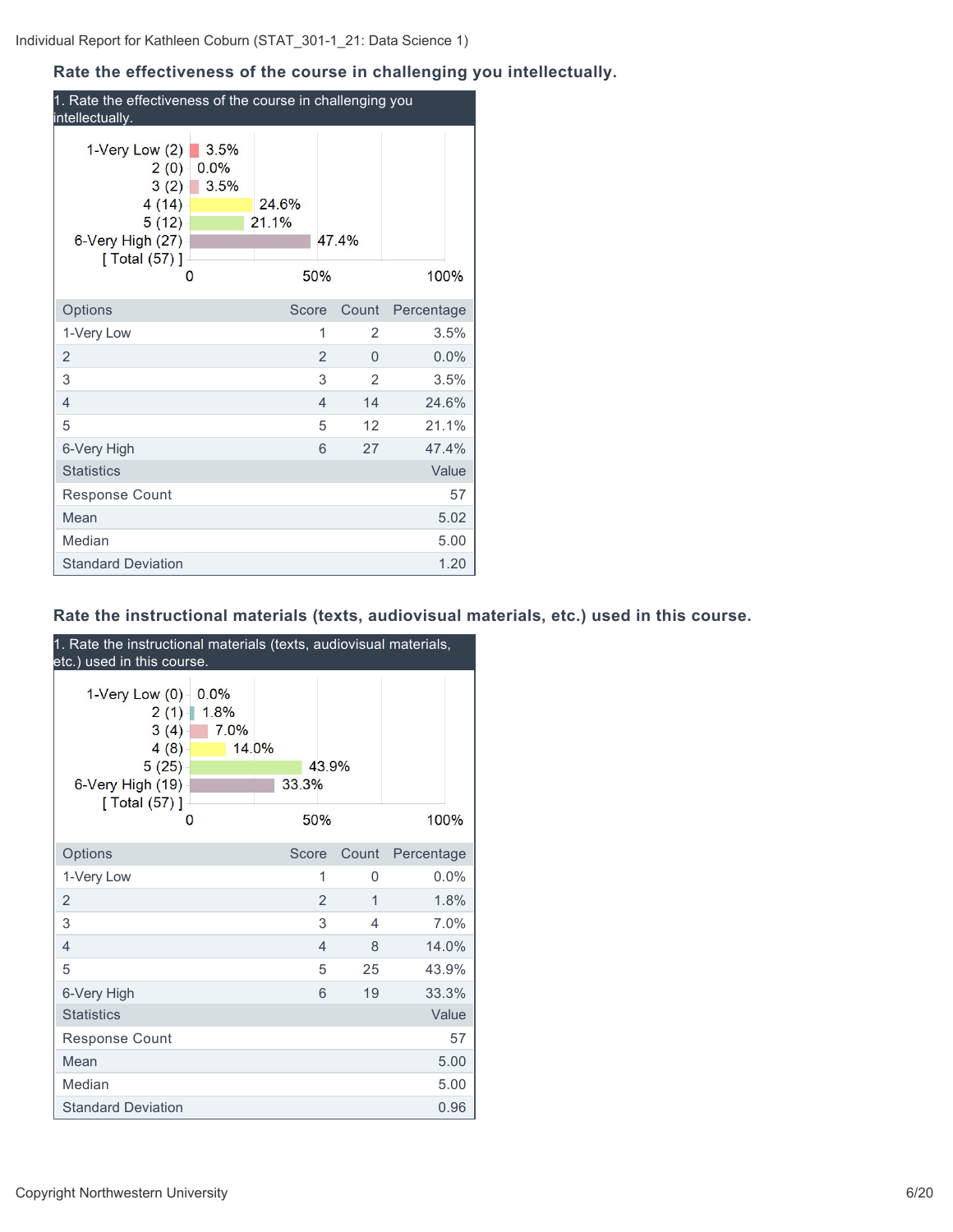## **Rate how well the organization of the course facilitated your learning.**

| 1. Rate how well the organization of the course facilitated your<br>learning.                                    |                         |                      |            |  |  |
|------------------------------------------------------------------------------------------------------------------|-------------------------|----------------------|------------|--|--|
| 1-Very Low $(1)$<br>1.8%<br>8.9%<br>2(5)<br>7.1%<br>3(4)<br>4(15)<br>5(14)<br>6-Very High (17)<br>[ Total (56) ] | 26.8%<br>25.0%<br>30.4% |                      |            |  |  |
| 0                                                                                                                | 50%                     |                      | 100%       |  |  |
| Options                                                                                                          | Score                   | Count                | Percentage |  |  |
| 1-Very Low                                                                                                       |                         | 1<br>1               | 1.8%       |  |  |
| $\overline{2}$                                                                                                   |                         | $\overline{2}$<br>5  | 8.9%       |  |  |
| 3                                                                                                                |                         | 3<br>4               | 7.1%       |  |  |
| 4                                                                                                                |                         | 15<br>$\overline{4}$ | 26.8%      |  |  |
| 5                                                                                                                |                         | 5<br>14              | 25.0%      |  |  |
| 6-Very High                                                                                                      |                         | 6<br>17              | 30.4%      |  |  |
| <b>Statistics</b>                                                                                                |                         |                      | Value      |  |  |
| Response Count                                                                                                   |                         |                      | 56         |  |  |
| Mean                                                                                                             |                         |                      | 4.55       |  |  |
| Median                                                                                                           |                         |                      | 5.00       |  |  |
| <b>Standard Deviation</b>                                                                                        |                         |                      | 1.33       |  |  |

## **Rate lab/discussion (if present) section's usefulness in learning and applying course material.**

| 1. Rate lab/discussion (if present) section's usefulness in learning<br>and applying course material. |                       |                                |                |       |            |  |
|-------------------------------------------------------------------------------------------------------|-----------------------|--------------------------------|----------------|-------|------------|--|
| 1-Very Low $(1)$<br>2(1)<br>3(5)<br>4(11)<br>5(12)<br>6-Very High (10)<br>[ Total (40) ]<br>O         | 2.5%<br>2.5%<br>12.5% | 27.5%<br>30.0%<br>25.0%<br>50% |                |       | 100%       |  |
| Options                                                                                               |                       | Score                          |                | Count | Percentage |  |
| 1-Very Low                                                                                            |                       |                                | 1              | 1     | 2.5%       |  |
| 2                                                                                                     |                       |                                | $\overline{2}$ | 1     | 2.5%       |  |
| 3                                                                                                     |                       |                                | 3              | 5     | 12.5%      |  |
| $\overline{4}$                                                                                        |                       |                                | $\overline{4}$ | 11    | 27.5%      |  |
| 5                                                                                                     |                       |                                | 5              | 12    | 30.0%      |  |
| 6-Very High                                                                                           |                       |                                | 6              | 10    | 25.0%      |  |
| <b>Statistics</b>                                                                                     |                       |                                |                |       | Value      |  |
| Response Count                                                                                        |                       |                                |                |       | 40         |  |
| Mean                                                                                                  |                       |                                |                |       | 4.55       |  |
| Median                                                                                                |                       |                                |                |       | 5.00       |  |
| <b>Standard Deviation</b>                                                                             |                       |                                |                |       | 1.22       |  |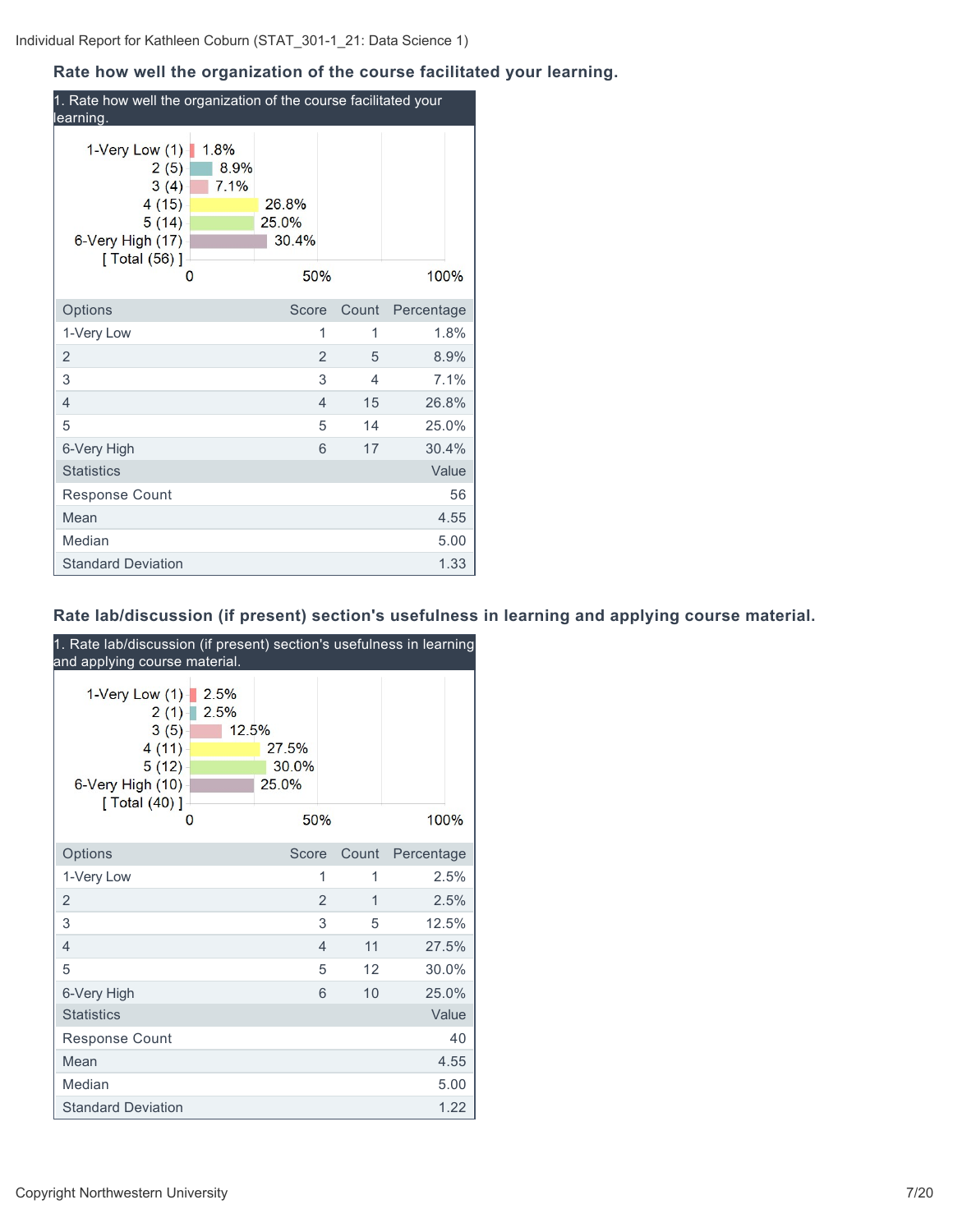## **INSTRUCTOR QUESTIONS**

**Provide an overall rating of the instruction.**

| 1. Provide an overall rating of the instruction.                                                      |                      |                       |   |          |            |
|-------------------------------------------------------------------------------------------------------|----------------------|-----------------------|---|----------|------------|
| $1$ -Very Low $(0)$<br>$2(0) -$<br>3(0)<br>4(8)<br>5(17)<br>6-Very High (32)<br>[ $Total (57)$ ]<br>O | 0.0%<br>0.0%<br>0.0% | 14.0%<br>29.8%<br>50% |   | 56.1%    | 100%       |
| Options                                                                                               |                      | Score                 |   | Count    | Percentage |
| 1-Very Low                                                                                            |                      |                       | 1 | 0        | $0.0\%$    |
| 2                                                                                                     |                      |                       | 2 | 0        | 0.0%       |
| 3                                                                                                     |                      |                       | 3 | $\Omega$ | 0.0%       |
| 4                                                                                                     |                      |                       | 4 | 8        | 14.0%      |
| 5                                                                                                     |                      |                       | 5 | 17       | 29.8%      |
| 6-Very High                                                                                           |                      |                       | 6 | 32       | 56.1%      |
| <b>Statistics</b>                                                                                     |                      |                       |   |          | Value      |
| Response Count                                                                                        |                      |                       |   |          | 57         |
| Mean                                                                                                  |                      |                       |   |          | 5.42       |
| Median                                                                                                |                      |                       |   |          | 6.00       |
| <b>Standard Deviation</b>                                                                             |                      |                       |   |          | 0.73       |

## **Rate the effectiveness of the instructor in stimulating your interest in the subject.**

| 1. Rate the effectiveness of the instructor in stimulating your<br>interest in the subject.        |                           |                       |                |          |            |         |  |
|----------------------------------------------------------------------------------------------------|---------------------------|-----------------------|----------------|----------|------------|---------|--|
| 1-Very Low $(0)$<br>2(0)<br>3(1)<br>4(9)<br>5(15)<br>$6$ -Very High $(32)$<br>$\sqrt{[Total(57)]}$ | 0.0%<br>0.0%<br>1.8%<br>0 | 15.8%<br>26.3%<br>50% |                | 56.1%    |            | 100%    |  |
| Options                                                                                            |                           | Score                 |                | Count    | Percentage |         |  |
| 1-Very Low                                                                                         |                           |                       | 1              | $\Omega$ |            | 0.0%    |  |
| $\overline{2}$                                                                                     |                           |                       | $\overline{2}$ | $\Omega$ |            | $0.0\%$ |  |
| 3                                                                                                  |                           |                       | 3              | 1        |            | 1.8%    |  |
| $\overline{4}$                                                                                     |                           |                       | $\overline{4}$ | 9        |            | 15.8%   |  |
| 5                                                                                                  |                           |                       | 5              | 15       |            | 26.3%   |  |
| 6-Very High                                                                                        |                           |                       | 6              | 32       |            | 56.1%   |  |
| <b>Statistics</b>                                                                                  |                           |                       |                |          |            | Value   |  |
| <b>Response Count</b>                                                                              |                           |                       |                |          |            | 57      |  |
| Mean                                                                                               |                           |                       |                |          |            | 5.37    |  |
| Median                                                                                             |                           |                       |                |          |            | 6.00    |  |
| <b>Standard Deviation</b>                                                                          |                           |                       |                |          |            | 0.82    |  |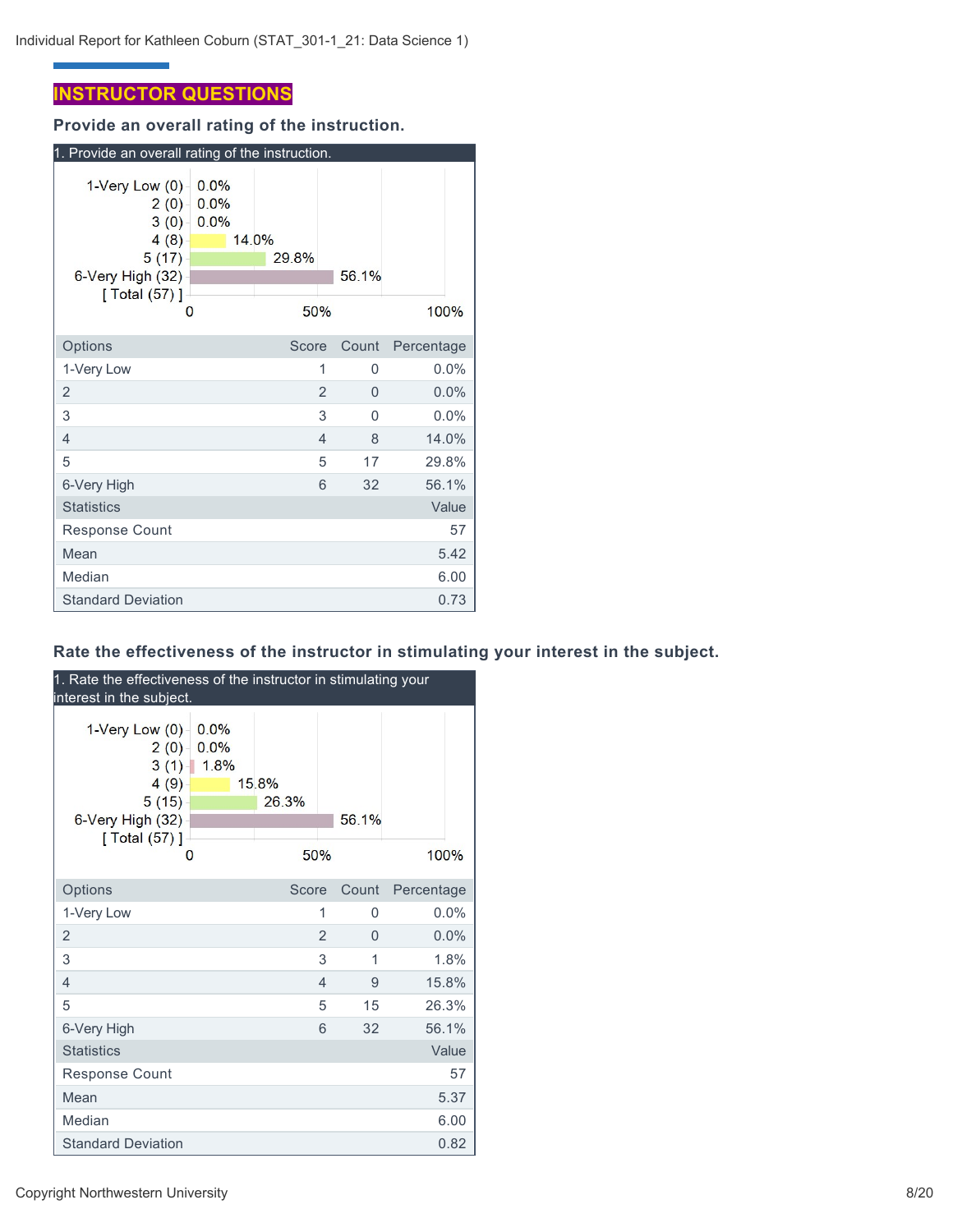## **Rate how well prepared the instructor was for the class.**

| 1. Rate how well prepared the instructor was for the class.                              |                                     |              |                |       |            |         |
|------------------------------------------------------------------------------------------|-------------------------------------|--------------|----------------|-------|------------|---------|
| 1-Very Low (0)<br>$2(0) -$<br>$4(5) -$<br>5(14)<br>6-Very High (37)<br>[Total (57)]<br>0 | 0.0%<br>0.0%<br>$3(1)$ 1.8%<br>8.8% | 24.6%<br>50% |                |       | 64.9%      | 100%    |
| Options                                                                                  |                                     | Score        |                | Count | Percentage |         |
| 1-Very Low                                                                               |                                     |              | 1              | 0     |            | $0.0\%$ |
| $\overline{2}$                                                                           |                                     |              | $\overline{2}$ | 0     |            | 0.0%    |
| 3                                                                                        |                                     |              | 3              | 1     |            | 1.8%    |
| 4                                                                                        |                                     |              | $\overline{4}$ | 5     |            | 8.8%    |
| 5                                                                                        |                                     |              | 5              | 14    |            | 24.6%   |
| 6-Very High                                                                              |                                     |              | 6              | 37    |            | 64.9%   |
| <b>Statistics</b>                                                                        |                                     |              |                |       |            | Value   |
| Response Count                                                                           |                                     |              |                |       |            | 57      |
| Mean                                                                                     |                                     |              |                |       |            | 5.53    |
| Median                                                                                   |                                     |              |                |       |            | 6.00    |
| <b>Standard Deviation</b>                                                                |                                     |              |                |       |            | 0.73    |

#### **Rate the effectiveness with which the instructor communicated course content and ideas.**

| 1. Rate the effectiveness with which the instructor communicated<br>course content and ideas. |                      |                |                |          |            |
|-----------------------------------------------------------------------------------------------|----------------------|----------------|----------------|----------|------------|
| 1-Very Low $(0)$<br>2(0)<br>3(0)<br>4(8)<br>5(18)<br>6-Very High (31)<br>[ Total (57) ]       | 0.0%<br>0.0%<br>0.0% | 14.0%<br>31.6% |                | 54.4%    |            |
| 0                                                                                             |                      | 50%            |                |          | 100%       |
| Options                                                                                       |                      | Score          |                | Count    | Percentage |
| 1-Very Low                                                                                    |                      |                | 1              | 0        | 0.0%       |
| $\overline{2}$                                                                                |                      |                | $\overline{2}$ | $\Omega$ | 0.0%       |
| 3                                                                                             |                      |                | 3              | $\Omega$ | 0.0%       |
| $\overline{4}$                                                                                |                      |                | $\overline{4}$ | 8        | 14.0%      |
| 5                                                                                             |                      |                | 5              | 18       | 31.6%      |
| 6-Very High                                                                                   |                      |                | 6              | 31       | 54.4%      |
| <b>Statistics</b>                                                                             |                      |                |                |          | Value      |
| Response Count                                                                                |                      |                |                |          | 57         |
| Mean                                                                                          |                      |                |                |          | 5.40       |
| Median                                                                                        |                      |                |                |          | 6.00       |
| <b>Standard Deviation</b>                                                                     |                      |                |                |          | 0.73       |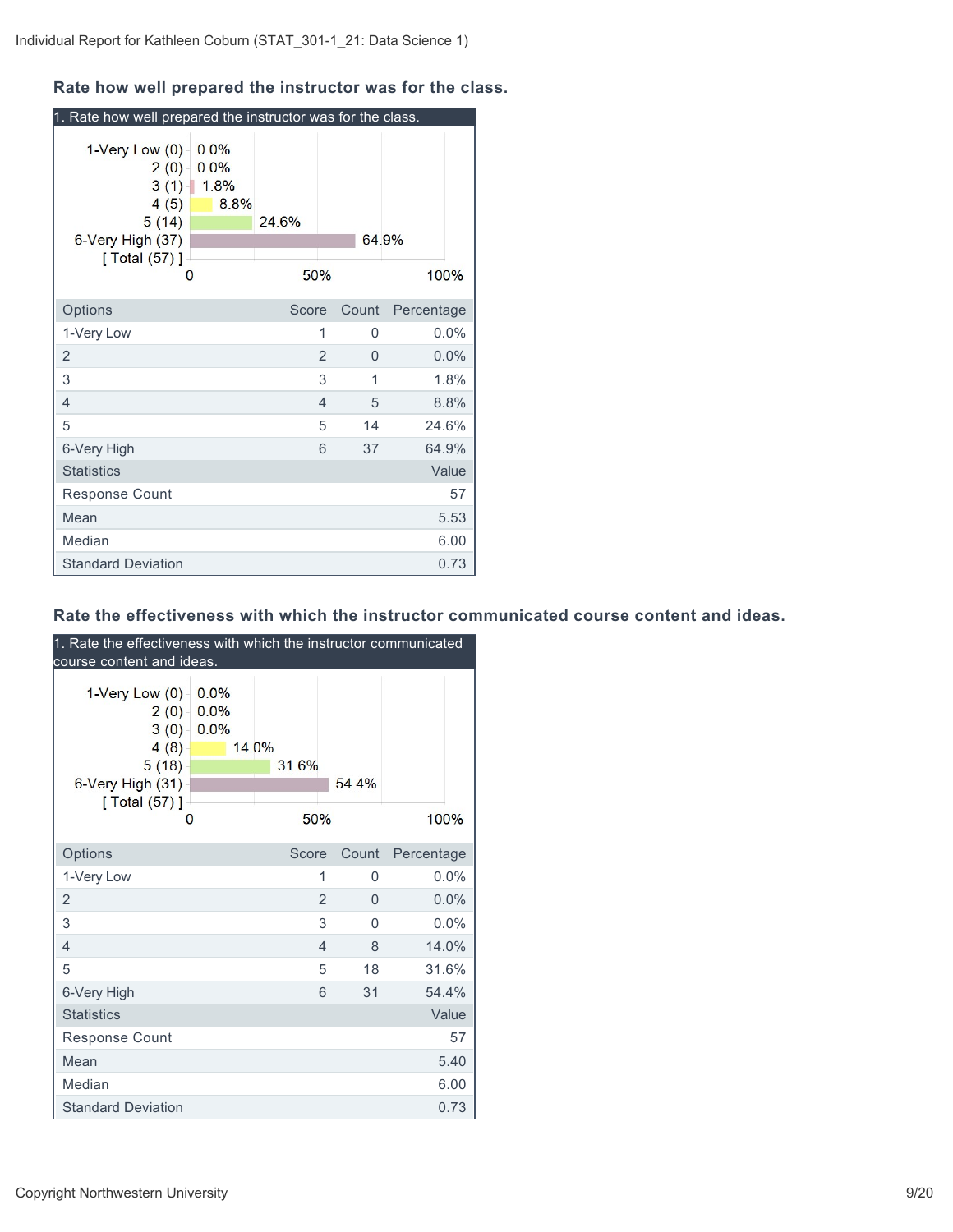### **Rate the instructor's enthusiasm in teaching this class.**

| 1. Rate the instructor's enthusiasm in teaching this class.                               |                              |       |       |       |            |
|-------------------------------------------------------------------------------------------|------------------------------|-------|-------|-------|------------|
| 1-Very Low (0)<br>2(0)<br>3(0)<br>4(2)<br>5(8)<br>6-Very High (47)<br>[ Total (57) ]<br>0 | 0.0%<br>0.0%<br>0.0%<br>3.5% | 14.0% | 50%   | 82.5% | 100%       |
| Options                                                                                   |                              |       | Score | Count | Percentage |
| 1-Very Low                                                                                |                              |       | 1     | 0     | $0.0\%$    |
| 2                                                                                         |                              |       | 2     | 0     | 0.0%       |
| 3                                                                                         |                              |       | 3     | 0     | 0.0%       |
| 4                                                                                         |                              |       | 4     | 2     | 3.5%       |
| 5                                                                                         |                              |       | 5     | 8     | 14.0%      |
| 6-Very High                                                                               |                              |       | 6     | 47    | 82.5%      |
| <b>Statistics</b>                                                                         |                              |       |       |       | Value      |
| <b>Response Count</b>                                                                     |                              |       |       |       | 57         |
| Mean                                                                                      |                              |       |       |       | 5.79       |
| Median                                                                                    |                              |       |       |       | 6.00       |
| <b>Standard Deviation</b>                                                                 |                              |       |       |       | 0.49       |

## **Rate how well the instructor answered students' questions inside and outside the classroom.**

| 1. Rate how well the instructor answered students' questions<br>inside and outside the classroom. |                              |       |     |          |            |       |  |
|---------------------------------------------------------------------------------------------------|------------------------------|-------|-----|----------|------------|-------|--|
| 1-Very Low (0)<br>2(0)<br>3(0)<br>4(3)<br>5(10)<br>6-Very High (44)<br>[ Total (57) ]<br>0        | 0.0%<br>0.0%<br>0.0%<br>5.3% | 17.5% | 50% |          | 77.2%      | 100%  |  |
| Options                                                                                           |                              | Score |     | Count    | Percentage |       |  |
| 1-Very Low                                                                                        |                              |       | 1   | 0        |            | 0.0%  |  |
| 2                                                                                                 |                              |       | 2   | $\Omega$ |            | 0.0%  |  |
| 3                                                                                                 |                              |       | 3   | 0        |            | 0.0%  |  |
| $\overline{4}$                                                                                    |                              |       | 4   | 3        |            | 5.3%  |  |
| 5                                                                                                 |                              |       | 5   | 10       |            | 17.5% |  |
| 6-Very High                                                                                       |                              |       | 6   | 44       |            | 77.2% |  |
| <b>Statistics</b>                                                                                 |                              |       |     |          |            | Value |  |
| <b>Response Count</b>                                                                             |                              |       |     |          |            | 57    |  |
| Mean                                                                                              |                              |       |     |          |            | 5.72  |  |
| Median                                                                                            |                              |       |     |          |            | 6.00  |  |
| <b>Standard Deviation</b>                                                                         |                              |       |     |          |            | 0.56  |  |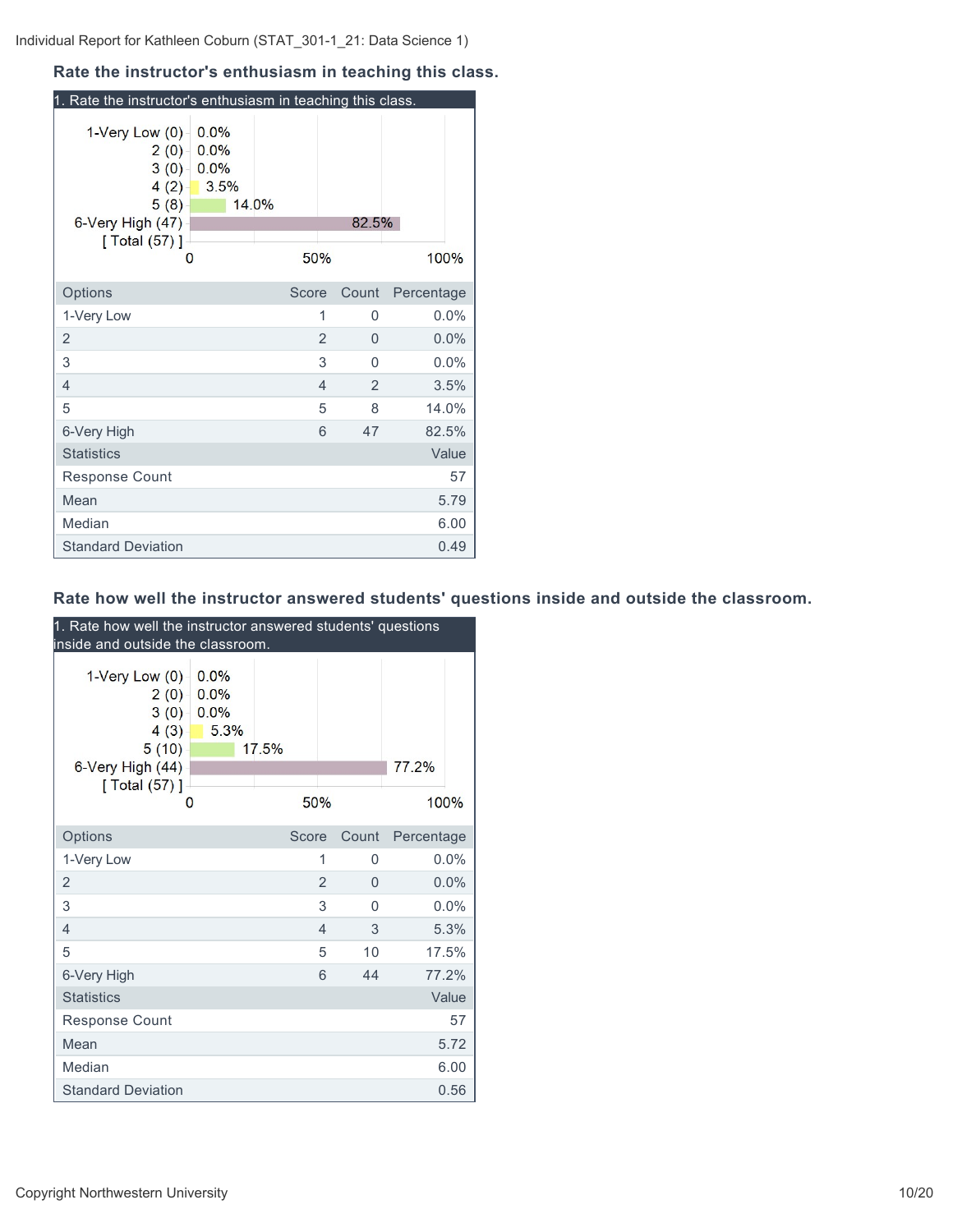## **Rate how well the instructor displayed interest in students' learning and needs.**

| 1. Rate how well the instructor displayed interest in students'<br>learning and needs.                                                     |                |       |            |  |  |  |  |
|--------------------------------------------------------------------------------------------------------------------------------------------|----------------|-------|------------|--|--|--|--|
| $1$ -Very Low $(0)$<br>0.0%<br>0.0%<br>2(0)<br>$3(1)$ 1.8%<br>$4(4) -$<br>7.0%<br>10.5%<br>5(6)<br>6-Very High (46)<br>[ Total (57) ]<br>0 | 50%            | 80.7% | 100%       |  |  |  |  |
| Options                                                                                                                                    | Score          | Count | Percentage |  |  |  |  |
| 1-Very Low                                                                                                                                 | 1              | 0     | 0.0%       |  |  |  |  |
| 2                                                                                                                                          | $\overline{2}$ | 0     | 0.0%       |  |  |  |  |
| 3                                                                                                                                          | 3              | 1     | 1.8%       |  |  |  |  |
| 4                                                                                                                                          | 4              | 4     | 7.0%       |  |  |  |  |
| 5                                                                                                                                          | 5              | 6     | 10.5%      |  |  |  |  |
| 6-Very High                                                                                                                                | 6              | 46    | 80.7%      |  |  |  |  |
| <b>Statistics</b>                                                                                                                          |                |       | Value      |  |  |  |  |
| <b>Response Count</b>                                                                                                                      |                |       | 57         |  |  |  |  |
| Mean                                                                                                                                       |                |       | 5.70       |  |  |  |  |
| Median                                                                                                                                     |                |       | 6.00       |  |  |  |  |
| <b>Standard Deviation</b>                                                                                                                  |                |       | 0.68       |  |  |  |  |

## **The instructor was well organized for each class.**

| 1. The instructor was well organized for each class.                                                |                              |              |                |       |            |
|-----------------------------------------------------------------------------------------------------|------------------------------|--------------|----------------|-------|------------|
| $1$ -Very Low $(0)$<br>$2(0) -$<br>3(3)<br>4(5)<br>5(14)<br>6-Very High (35)<br>[ Total (57) ]<br>0 | 0.0%<br>0.0%<br>5.3%<br>8.8% | 24.6%<br>50% |                | 61.4% | 100%       |
| Options                                                                                             |                              | Score        |                | Count | Percentage |
| 1-Very Low                                                                                          |                              |              | 1              | 0     | 0.0%       |
| 2                                                                                                   |                              |              | $\overline{2}$ | 0     | 0.0%       |
| 3                                                                                                   |                              |              | 3              | 3     | 5.3%       |
| 4                                                                                                   |                              |              | 4              | 5     | 8.8%       |
| 5                                                                                                   |                              |              | 5              | 14    | 24.6%      |
| 6-Very High                                                                                         |                              |              | 6              | 35    | 61.4%      |
| <b>Statistics</b>                                                                                   |                              |              |                |       | Value      |
| <b>Response Count</b>                                                                               |                              |              |                |       | 57         |
| Mean                                                                                                |                              |              |                |       | 5.42       |
| Median                                                                                              |                              |              |                |       | 6.00       |
| <b>Standard Deviation</b>                                                                           |                              |              |                |       | 0.86       |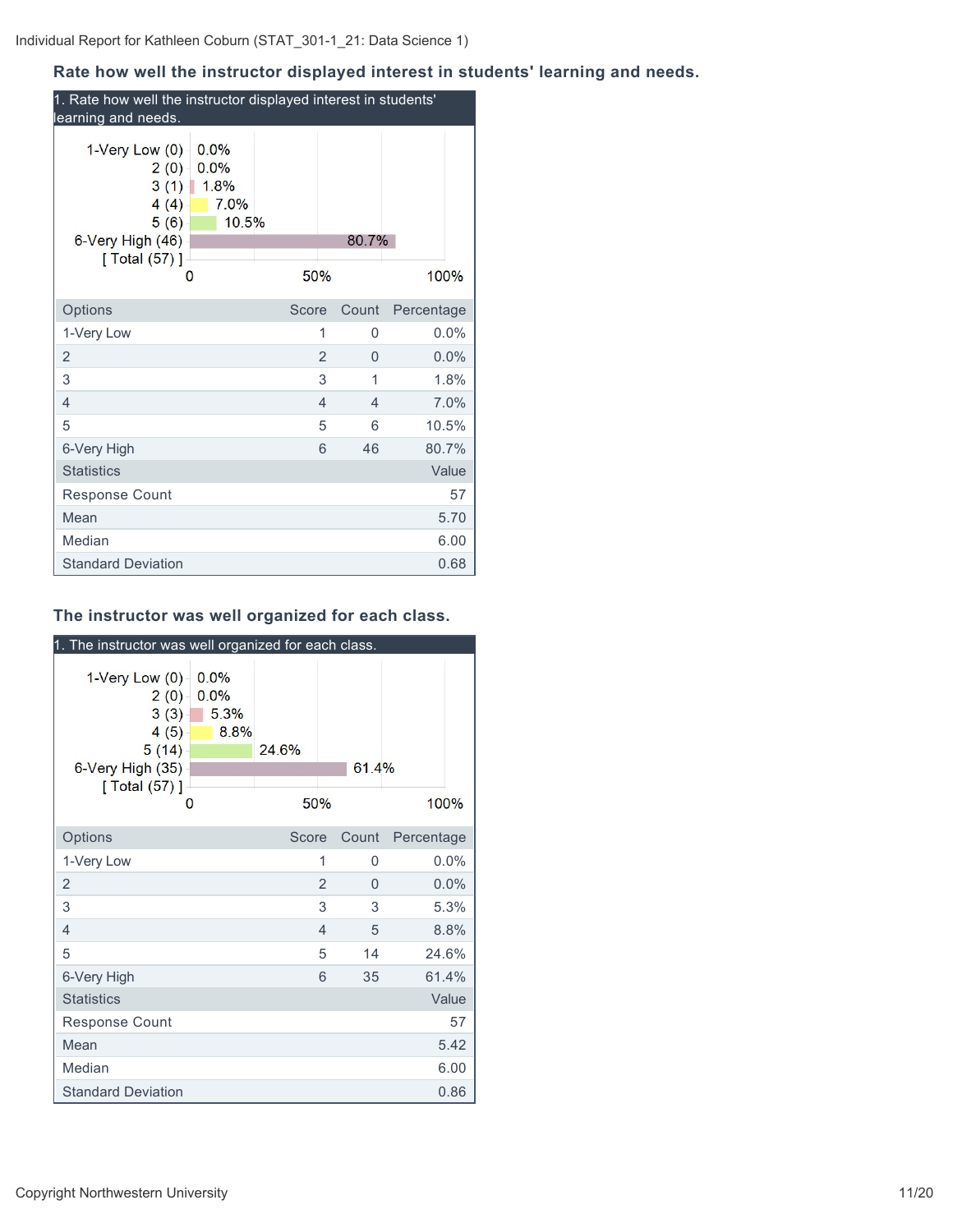## **OPEN-ENDED QUESTIONS**

#### **Did the course help you learn? Why or why not?**

#### **Comments**

Not really. I have already known most of the content, so it's not the problem with the class.

yes it did because the class was very thorough

I liked the course and learned a lot. I would prefer more instruction and lecture type guidance during class. The flipped classroom setup didn't seem as helpful to me as I tended to work through problems alone..

I'm not always the biggest fan of a flipped classroom model of teaching, and there were definitely a few concepts that I think might've made more sense/been easier to learn if we had more instruction time versus just reading about it in the textbook. However, overall, I really did learn a lot in this course and feel like I already have a good grasp of using R. And the labs were always really helpful and were a good place to practice the skills and concepts covered in the readings.

The pace was extremely fast and I did not like the style of the instruction.

I learned a lot– looking at what I've been able to do with my Final Project makes me feel proud considering I knew literally nothing about r before I took the course.

I was not a fan of the breakout rooms. My breakout room was always silent, and I would have much rather had the time to work on my labs or other school work during the time. If I had questions, I would post on campuswire or go to office hours.

This course did a pretty good job. I feel like the lectures were very helpful with gauging out our understanding and for allowing us to ask questions. However, sometimes the readings and labs were a bit tricky.

Yes, I liked the flipped classroom

The course was mainly focused on learning R. I did not feel that I really had a chance to develop an understanding of data science in general. The homework problems at times were a little repetitive.

Yes – the labs helped reinforce concepts even if the readings didn't.

Yes, I feel like I can do so much in R now

Yes, I learned the basics of R.

It provides me opportunities to learn the material myself.

Yes, I learned R for the first time and got do a cool EDA!

Yes. The weekly labs were well–designed to stimulate continuous learning.

The flipped classroom style did help me learn. The Campuswire platform was also incredibly useful for communicating and learning from classmates.

actual lecture part of lecture was great and helpful but breakout rooms were truly very useless and for the most part made it easier for me to just turn off my video/audio for the entire class and not pay attention

what was most helpful were the reading quizzes and problem set working throughs during class

Yes, there was a lot of content and the professor really cared about our learning. However, it was challenging to learn with the flipped classroom structure because the textbook was difficult and also not always clear, and we did not have much space to go over that together since we had to self–teach everything. The class also went too fast and I could not keep up enough to fully learn but I'd rather just have to skip over and move on.

I learned a lot of R skills

Yes – combination of reading, labs, and attending office hours all helped me learn.

I learned a TON in this class, and I already came in with a good amount of statistics / R background. Hugely helpful. The textbook and assignments are excellent, which makes all the time they require worth it.

The course was alright. I didn't learn much in the latter part though because the labs became really challenging and went beyond the level of the book.

yes, I needed to learn R and this has helped me by forcing me to use R

Yes! I will say that with R there's a lot you have to figure out on your own, I think. But the course was definitely very helpful.

very helpful for learning R skills; not much data science modeling learning yet

Considering it was mostly teaching myself, I guess so.

#### **Please summarize your reaction to this course focusing on the aspects that were most important to you.**

**Comments**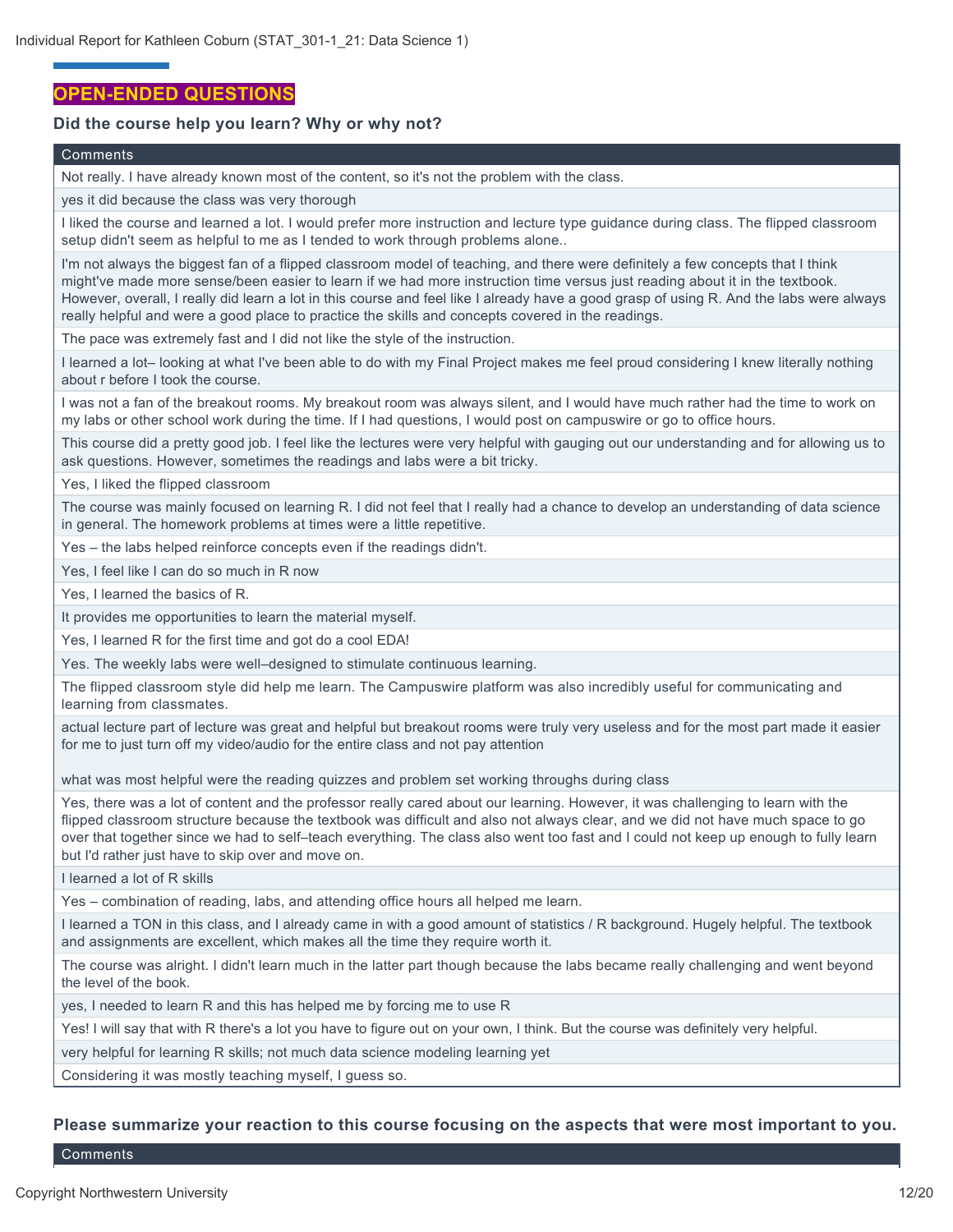#### **Comments**

just what you would expect out of a 3–quarter sequence to learn R. very very very time intensive class if you don't have any background in R and aren't entirely confident with your coding abilities. labs take a long time so get started on them early instead of saving them for the weekend. final project is an independent exploratory data analysis that was definitely daunting. i ended up pushing it off until the end of the quarter but was able to complete it within a week (though very stressfully, i recommend starting a lot earlier). final project actually helped me to be a lot more confident in R than i was throughout the quarter

A class on tidyverse with so many moving parts for grades. I wish the class was more flipped (i.e. make more of the lecture/Q&A time optional with breakout rooms open), especially since there are reading checks to make sure that we have all read the chapter. Reiteration can be helpful, but I believe the hands–on work serves that purpose better.

I really like this class and I think its really helpful. Both of the professors and the TA's are really helpful and want to see everyone succeed. It can be hard at times because there are a lot of labs but I liked this class a lot.

This class teaches you the tidyverse in R. But it doesn't teach statistics.

this class is pretty challenging but it is manageable. also interesting

This was such an awesome class!! It really is an comprehensive introduction to using R that will help you feel confident in using this coding language and in exploring and analyzing data. Also the whole instructional team is so supportive and helpful, and it really feels more like entering a data science community rather than just taking a course.

It was a lot of work and the questions for the lab were extremely difficult and weren't discussed very clearly.

Office hours were super helpful and so was having time in class to ask questions.

Interesting class. I learned a lot about R. The amount of work is fair in order for you to learn, and even then it's not that much work.

This course was a good introduction to R and the tidyverse. I thought the lectures were good and the pace of learning wasn't too fast. However, some of the textbook chapters and corresponding labs were a bit difficult, and I would have appreciated less of a flipped classroom structure with more in–class teaching of the new material.

Great class, I love the liberal aspect of it: it's up to you to learn and build up skills to show off in your final project and all the material to learn is online in a book, teachers and TAs are there to help you as you go. You can cheat your way through the year but you'll pay at the end.

Great way to learn a challenging course

This class was super interesting. It's a flipped classroom style, which scared me at first, but it really helped me learn. Both Coburn and Kuyper and all the TAs were super helpful answering questions and I felt like I learned a lot.

This class really felt like a course that was solely dedicated to learning R. R is a useful language and does require some time getting used to. I would have liked to see more creative problems with data cleaning and EDA. The problems provided from the textbook were sometimes boring and repetitive. The professors are pretty lenient when it comes to submission deadlines, and as long as you complete all of the assignments you will most likely end up with an A in the class. The help channel on campus wire was very active, and so it was nice to get what were almost instantaneous responses to questions.

The labs can be a lot of work, but Professor Coburn is super chill and will help break down concepts and questions really well.

I really liked the structure of the course, in terms of the labs and getting to do them every week and then build on lessons from there. I'm able to work on my own data sets for fun.

Obviously required for the Data Sci Major. This class teaches you the basics of tidyverse R, and does a pretty successful job at doing so. It's definitely a weird start, I feel like the first lab was really hard because we really didn't know anything at that point in time. But it's not bad, just do your work and you'll do fine.

STAT 301–1 is a class that can help you learn how to code with R, but you didn't learn any statistical method in this class. The format of this class is flipped classroom which means you basically teach yourself about the material and can ask some questions with your group or faculties. Prof. Coburn is not a teacher with great organization since she basically just repeats the book content again during class, but she is friendly and easy to go along.

This class is fine. Good intro to using R and the final project is just coding with a dataset you choose, so you can do something that actually interests you

I really liked this class. Professor Coburn is amazing and very patient in answering questions, and the class is structured so you are more focused on learning than on grades.

On the one hand, the course requires consistent and significant weekly effort. On the other, what you learn and what grade you get are strongly correlated with how much effort you put in. No exams.

This class is GREAT. Professor Coburn is kind and understanding. She is incredibly knowledgeable about the subject matter, and was open and willing to answer questions. This course can be incredibly difficult if you've never coded before, but put in the work and it can be done.

really interesting content and professor coburn was so genuine and wholesome, really made going to lecture easier but the second half of lecture where we go into breakout rooms was extremely useless. everyone just kept their audio and visual off in the breakout rooms and were probably napping.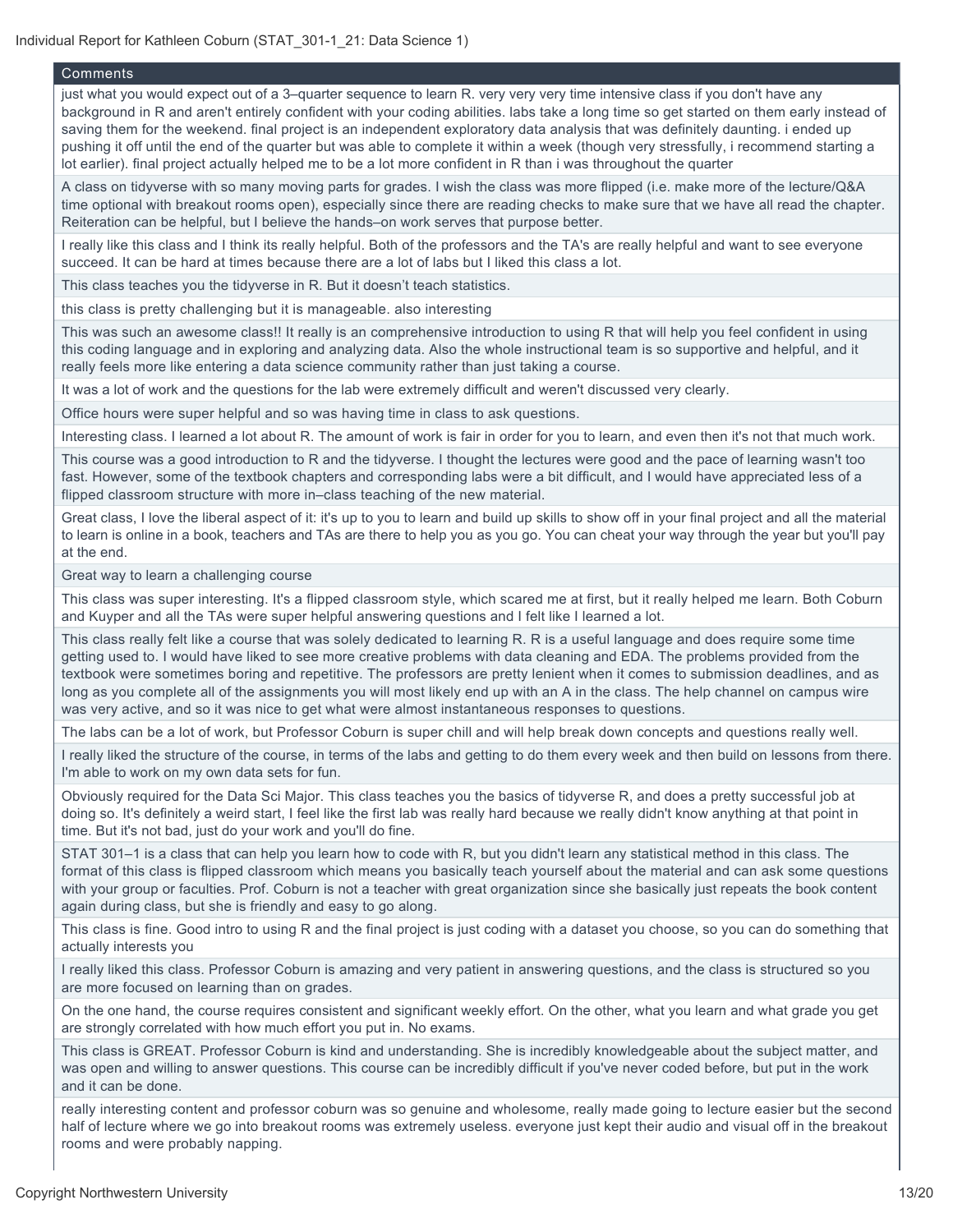#### **Comments**

#### really feel like i learned a lot though overall

This class is a lot of work, but you learn a lot. Both professors work really hard to be available for questions and there are a lot of resources to help you solve problems on the labs.

Katie is a GREAT professor who really cares about her students learning and is so so kind. Even when we have endless questions, she never got impatient and always answered them all. She is one of the best professors I have ever had. I also appreciate that the data science minor is structured in a way where we can focus more on learning than the grades – we only get tiny increments off of our assignments for errors because the emphasis is on just knowing what our errors are rather than punishing us for them, so everyone's grades in this class are high! I do feel that it was challenging to learn with the flipped classroom structure because the textbook was difficult and also not always clear, and we did not have much space to go over that together since we had to self–teach everything. The class also went too fast and I could not keep up enough to fully learn but I'd rather just have to skip over and move on – I felt that I would've been able to learn a lot more if we just went a bit slower. It is a time consuming class especially if you're trying to understand everything which I've realized is just impossible for me.

This class is kind of frustrating because you basically learn everything on your own, but I have to admit I did learn A LOT in a quarter. I had zero coding experience before I started and I was really proud of my final project at the end. The instructors and TAs were really helpful, and people help each other on campuswire so there's always opportunity to learn. It is EXTREMELY time consuming, though, I spend like 10 hours on labs every week and several days on the final project.

This course is great for learning and practicing all the components of the tidyverse and for conducting your own project.

Good to learn R and Data Science but it does take a lot of time to work on the labs and read!

Professor Coburn is the nicest person in the world. I'm not a huge fan of flipped classroom style, but the class isn't too hard and not very time–consuming and she is great at explaining things and answering questions. I also really appreciate that she never makes people feel like they're asking a stupid question/being clueless no matter what we ask or how obvious the answer is. The grading is very lenient (although the final project hasn't been graded yet so I can't speak to that) and I feel like I learned a lot about data science and using R in general.

This class is an easy A if you put in the work. The hard part is that the labs won't make a lot of sense, and because it is a flipped class structure with reading outside of class and work during class, it's a lot of self–studying. But, again, if you try on the labs, do all the reading checks, and start the final project early so that you can get help, you'll do well. Katie is a great professor and is always willing to help!

I learned so much through this course and the final project was very exciting since you get to choose your topic.

Campuswire was a good choice and allows communal pooling of resources. Getting to Lvl 3 is tricky because you require so many upvotes just as it would be to be a top 3 rank (it would not be difficult to show with a game theory model how this might conflict self– interests). The textbook is useful and the professors and TAs are happy to help. There are plenty of online resources available.

The flipped classroom model was not always flipped. Professor Coburn would take up a large chunk (sometimes 25 – 30 minutes of the 80 minutes) explaining the material, which negated the purpose of the model. Additionally, each person is placed in groups of 5 – 6 members. In an online environment, it was awkward and hardly anyone talked. Overall, the course follows content from the R textbook and did not really expand upon it. For people with coding experience, this first class in the Data Science sequence may not be anything new, as the majority of this course taught coding in R.

pretty good course! very laid back and nice to learn R coding skills in a low stress environment

Alright class, didn't disappoint but didn't make me feel super passionate either. I liked the fact that we can work on something we're interested in for the final project.

If you put in the work, you'll get an A, but it's pretty standard in terms of workload. You can find solutions online and get a good grade or you can try to learn so you aren't scrambling for your final project. Prof Coburn is so nice and genuinely wants you to learn and succeed.

#### **What are the primary teaching strengths of the instructor?**

#### Comments

really kind and accomodating professor, honestly great for a virtual class

#### Engaging

she explains things well

Very helpful and supportive

I honestly can't express enough how wonderful of a professor Dr. Coburn is. I was kind of nervous going into this quarter because it's been a year since I first took intro to stats and started working with R, but Dr. Coburn created such a relaxed and fun environment during our classes and I always felt welcome and supported. She was always very comprehensive with going over material and explaining things that were confusing, and very thorough and patient with any and all questions students had. She was always happy and willing to meet via Zoom to go over a lab problem or chat about questions, even outside of official office hours (and even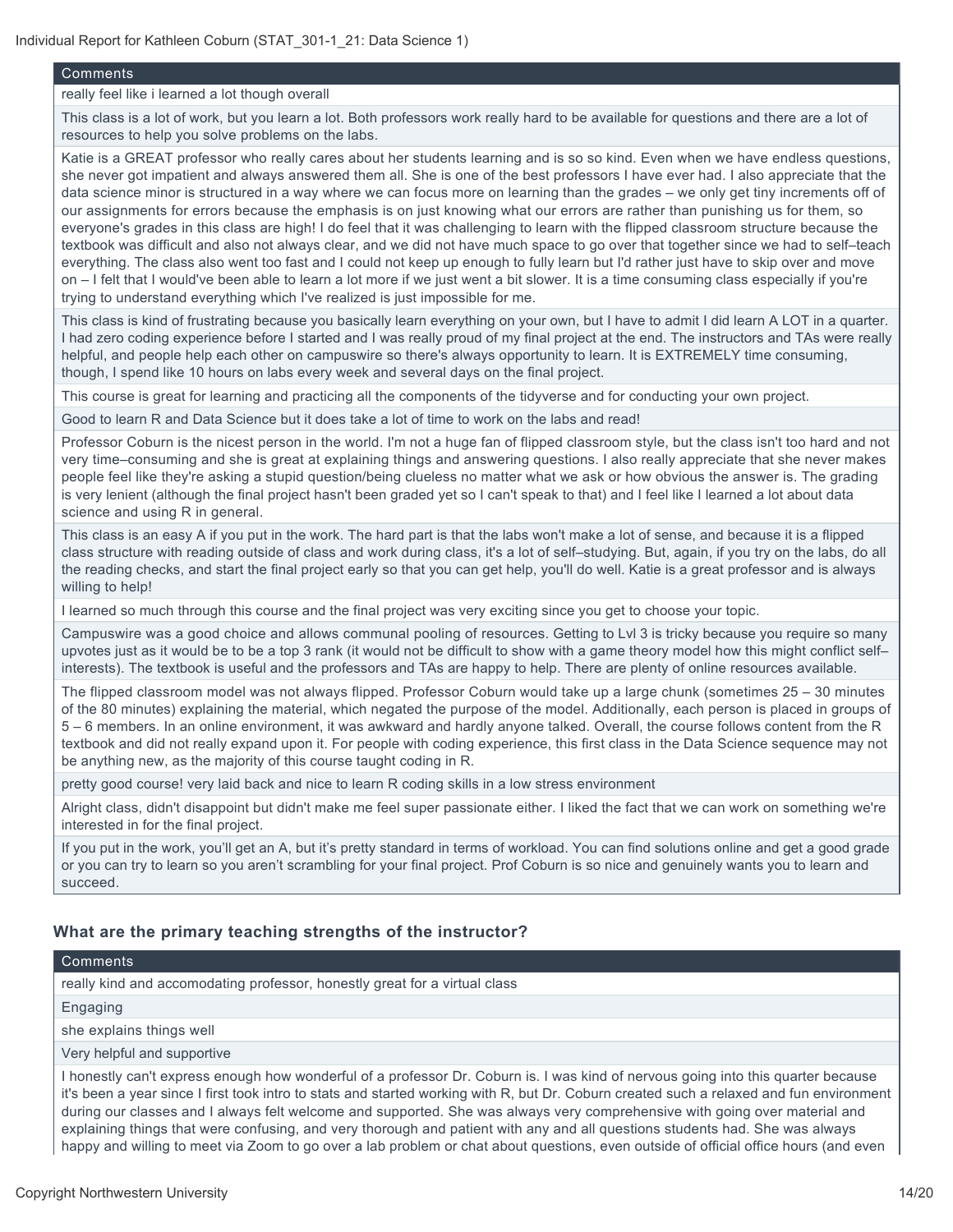| Comments                                                                                                                                                                                                                                                                                                                                                                                                                                                                                                                                                                                                                                                                                                                                                                                                                                                                                                                                                                                                                     |
|------------------------------------------------------------------------------------------------------------------------------------------------------------------------------------------------------------------------------------------------------------------------------------------------------------------------------------------------------------------------------------------------------------------------------------------------------------------------------------------------------------------------------------------------------------------------------------------------------------------------------------------------------------------------------------------------------------------------------------------------------------------------------------------------------------------------------------------------------------------------------------------------------------------------------------------------------------------------------------------------------------------------------|
| on the weekend). The whole data science instructional team is really fabulous, including Dr. Kuyper and all the graduate and<br>undergraduate TAs, and I'm so thankful for all the help they gave us students this quarter and all the time they put in to making this a<br>really engaging class.                                                                                                                                                                                                                                                                                                                                                                                                                                                                                                                                                                                                                                                                                                                           |
| Very kind and approachable                                                                                                                                                                                                                                                                                                                                                                                                                                                                                                                                                                                                                                                                                                                                                                                                                                                                                                                                                                                                   |
| Answering questions, giving overviews of the book chapters, offering good suggestions for things to look into, and having a cute<br>dog.                                                                                                                                                                                                                                                                                                                                                                                                                                                                                                                                                                                                                                                                                                                                                                                                                                                                                     |
| Professor Coburn is great! She is enthusiastic and very kind/helpful.                                                                                                                                                                                                                                                                                                                                                                                                                                                                                                                                                                                                                                                                                                                                                                                                                                                                                                                                                        |
| Professor Coburn's strength was answering any questions we had and making sure that we felt good about the material before<br>moving forward. She really cared about how we were doing and listened to our concerns.                                                                                                                                                                                                                                                                                                                                                                                                                                                                                                                                                                                                                                                                                                                                                                                                         |
| Enthusiastic, helpful, communicative                                                                                                                                                                                                                                                                                                                                                                                                                                                                                                                                                                                                                                                                                                                                                                                                                                                                                                                                                                                         |
| Katie did such a great job explaining concepts and answering questions. She also had such a positive attitude and I was always<br>happy to be in her classes.                                                                                                                                                                                                                                                                                                                                                                                                                                                                                                                                                                                                                                                                                                                                                                                                                                                                |
| very friendly, knowledgable, and flexible; always helpful and answered students' questions; emphasized that we understood what<br>was going on                                                                                                                                                                                                                                                                                                                                                                                                                                                                                                                                                                                                                                                                                                                                                                                                                                                                               |
| Katie is very nice and approachable. She is very understanding of the students situation and is willing to help.                                                                                                                                                                                                                                                                                                                                                                                                                                                                                                                                                                                                                                                                                                                                                                                                                                                                                                             |
| Super chill, helpful and sweet - a great professor!                                                                                                                                                                                                                                                                                                                                                                                                                                                                                                                                                                                                                                                                                                                                                                                                                                                                                                                                                                          |
| Being excited about the topic, willing to meet with students before, after, and outside class on CampusWire.                                                                                                                                                                                                                                                                                                                                                                                                                                                                                                                                                                                                                                                                                                                                                                                                                                                                                                                 |
| Good at explaning things                                                                                                                                                                                                                                                                                                                                                                                                                                                                                                                                                                                                                                                                                                                                                                                                                                                                                                                                                                                                     |
| Prof. Coburn is fairly accessible and friendly.                                                                                                                                                                                                                                                                                                                                                                                                                                                                                                                                                                                                                                                                                                                                                                                                                                                                                                                                                                              |
| Literally everything! I really enjoyed having you as a Professor.                                                                                                                                                                                                                                                                                                                                                                                                                                                                                                                                                                                                                                                                                                                                                                                                                                                                                                                                                            |
| Understanding, open, enthusiastic.                                                                                                                                                                                                                                                                                                                                                                                                                                                                                                                                                                                                                                                                                                                                                                                                                                                                                                                                                                                           |
| Coburn is incredibly enthusiastic. She is so willing to help any and all students at every chance she gets, and she works well<br>answering the questions of students with many different levels of experience. This class features a wide range of coding ability, and<br>Professor Coburn really did an excellent job of understanding that.                                                                                                                                                                                                                                                                                                                                                                                                                                                                                                                                                                                                                                                                               |
| made data science and herself approachable, broke down complex/confusing topics into really clear bite sized pieces                                                                                                                                                                                                                                                                                                                                                                                                                                                                                                                                                                                                                                                                                                                                                                                                                                                                                                          |
| Katie is such a great professor! She was always enthusiastic and kind, and she always answered our questions and never put us<br>down. She is also very knowledgeable and always willing to help even when we stayed after class hours for questions.                                                                                                                                                                                                                                                                                                                                                                                                                                                                                                                                                                                                                                                                                                                                                                        |
| Professor Coburn was very kind and patient with questions                                                                                                                                                                                                                                                                                                                                                                                                                                                                                                                                                                                                                                                                                                                                                                                                                                                                                                                                                                    |
| Prof. Coburn is a great communicator, always willing to help, and reminds us to be kind to ourselves when we can't come up with<br>the right answer right away. She is encouraging and passionate about the subject. She absolutely knows her stuff and doesn't back<br>away from a challenge. She also is sure to keep things light and fun during a stressful time. I think she's a great instructor.                                                                                                                                                                                                                                                                                                                                                                                                                                                                                                                                                                                                                      |
| Incredibly enthusiastic and excited to teach us! Always cared about how her students were doing.                                                                                                                                                                                                                                                                                                                                                                                                                                                                                                                                                                                                                                                                                                                                                                                                                                                                                                                             |
| Katie is super nice, enthusiastic, well prepared, and knowledgeable. Class time was always fun and enjoyable! I also felt like she<br>really cared about how we did as students!                                                                                                                                                                                                                                                                                                                                                                                                                                                                                                                                                                                                                                                                                                                                                                                                                                             |
| Professor Coburn is so nice, knowledgeable, and understanding.                                                                                                                                                                                                                                                                                                                                                                                                                                                                                                                                                                                                                                                                                                                                                                                                                                                                                                                                                               |
| always having office hours and actually staying for the entire 4 hours and being willing to help in any way she can                                                                                                                                                                                                                                                                                                                                                                                                                                                                                                                                                                                                                                                                                                                                                                                                                                                                                                          |
| enthusiasm, knowledge, willingness to discuss pop culture/video games, approachable, Maggie                                                                                                                                                                                                                                                                                                                                                                                                                                                                                                                                                                                                                                                                                                                                                                                                                                                                                                                                  |
| She takes every student's questions super seriously! I asked dumb questions sometimes, DUMB I tell you, and so did some<br>classmates but every single time she responded the same way as if it were a sophisticated question posed by a data scientist<br>colleague. I've never felt so comfortable asking questions in a college setting in my life, and I think that encouraged everyone to be<br>OK asking questions.                                                                                                                                                                                                                                                                                                                                                                                                                                                                                                                                                                                                    |
| I also would be remiss to not mention how significant it was that Prof Coburn was perfectly flexible, accommodating and warm in<br>regards to student issues. This was a very challenging quarter due to the pandemic, but also other personal factors. I have had to<br>ask for a lot of extensions and such throughout my college career, and have experienced a WIDE range of professor responses.<br>Prof Coburn absolutely is at the top of the list for responding with grace and empathy every single time. I don't know if I could have<br>made it through this class with a different prof. I do not mean to imply at all that she is an "easy" teacher or anything like that, people<br>respected her a lot. Just that she gives students the benefit of the doubt and seems to see her role as a prof as to encourage<br>students and empower them to succeed, instead of making it harder for them to succeed. And that is not only very helpful for me as<br>a student, but also excellent pedagogy in general. |
| Katie is a queen! She is so helpful and nice and she makes the classroom environment very low-stress and comfortable                                                                                                                                                                                                                                                                                                                                                                                                                                                                                                                                                                                                                                                                                                                                                                                                                                                                                                         |
| Super approachable and cares about everyone's progress.                                                                                                                                                                                                                                                                                                                                                                                                                                                                                                                                                                                                                                                                                                                                                                                                                                                                                                                                                                      |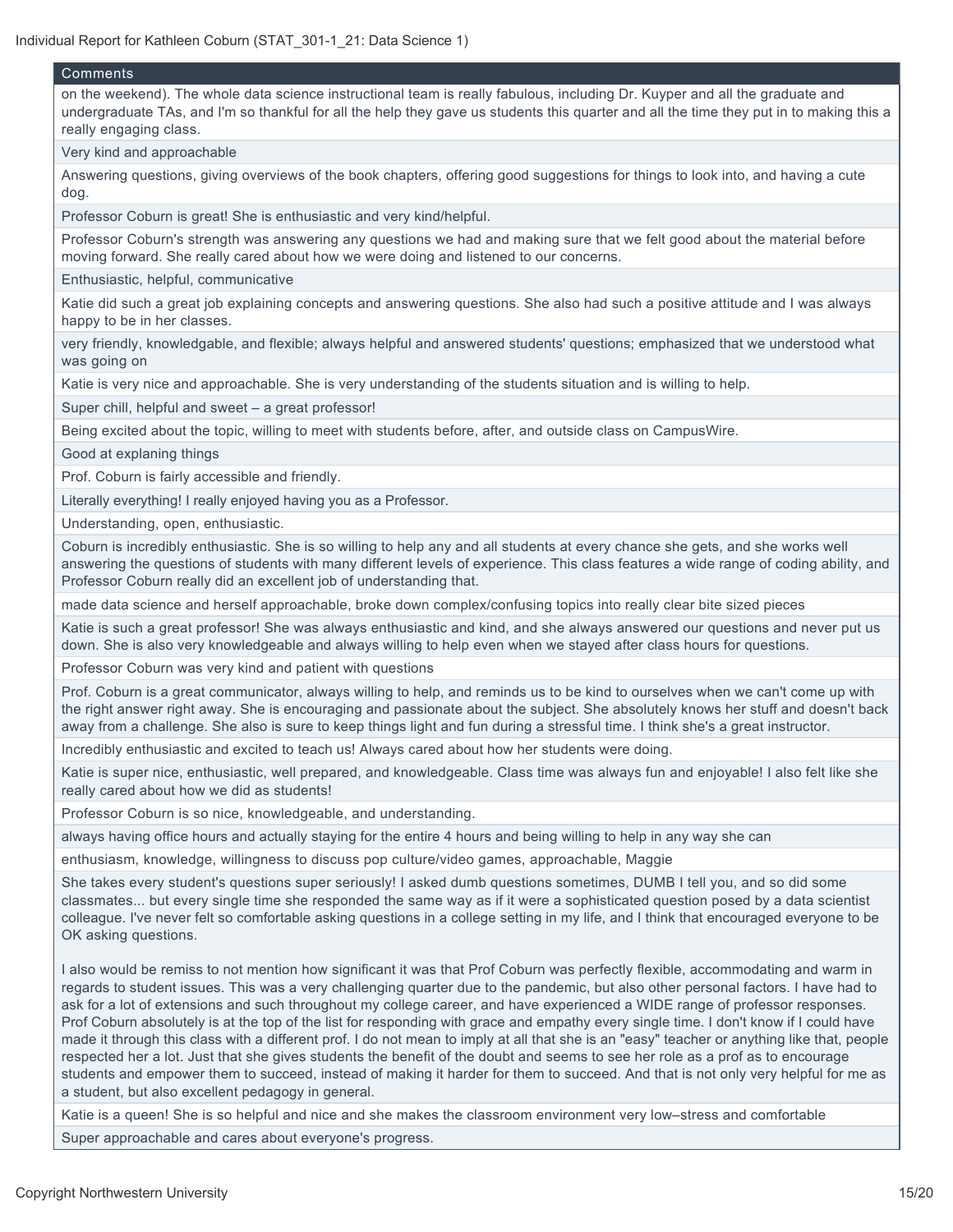## **What are the primary weaknesses, if any, of the instruction?**

| Comments                                                                                                                                                                                                                                                                                                                                           |
|----------------------------------------------------------------------------------------------------------------------------------------------------------------------------------------------------------------------------------------------------------------------------------------------------------------------------------------------------|
| none                                                                                                                                                                                                                                                                                                                                               |
| None!                                                                                                                                                                                                                                                                                                                                              |
| None                                                                                                                                                                                                                                                                                                                                               |
| I sometimes felt that she talked for a bit too long which cut into our work time, but this was rare and not a big deal because she was<br>always reiterating material that is good to hear again.                                                                                                                                                  |
| none                                                                                                                                                                                                                                                                                                                                               |
| The lecture would sometimes drag on longer than it needed to.                                                                                                                                                                                                                                                                                      |
| N/A                                                                                                                                                                                                                                                                                                                                                |
| Class structure had some disorganization because of the willingness to accept questions all the time (so some pros, some cons!),<br>but overall it worked and I learned a lot!                                                                                                                                                                     |
| Lectures felt a bit unorganized and it felt like "I'm just going to look at what the book says and type it in and show you what it does" at<br>times                                                                                                                                                                                               |
| The class material is sometimes repetitive with the book content.                                                                                                                                                                                                                                                                                  |
| Not opening breakout rooms sooner?                                                                                                                                                                                                                                                                                                                 |
| I cannot think of any                                                                                                                                                                                                                                                                                                                              |
| pace of lecture part of class can be a little slow sometimes                                                                                                                                                                                                                                                                                       |
| None!                                                                                                                                                                                                                                                                                                                                              |
| Katie was not very good at answering emails, which was a little frustrating because some questions could not be addressed on<br>CampusWire                                                                                                                                                                                                         |
| class time is kind of useless for me personally. She usually talks about a few things from the chapter for almost the entire time and<br>then sends us to breakout rooms for the last 20–30 mins. I would prefer either breakout rooms the entire time or organized lectures<br>of the reading material and then all of the work outside of class. |
| the class reminded her daily to record, but this was no hardship                                                                                                                                                                                                                                                                                   |
| No weaknesses                                                                                                                                                                                                                                                                                                                                      |
| none                                                                                                                                                                                                                                                                                                                                               |
| Kind of disorganized sometimes, but again, flipped classroom so maybe that's just the way it is.                                                                                                                                                                                                                                                   |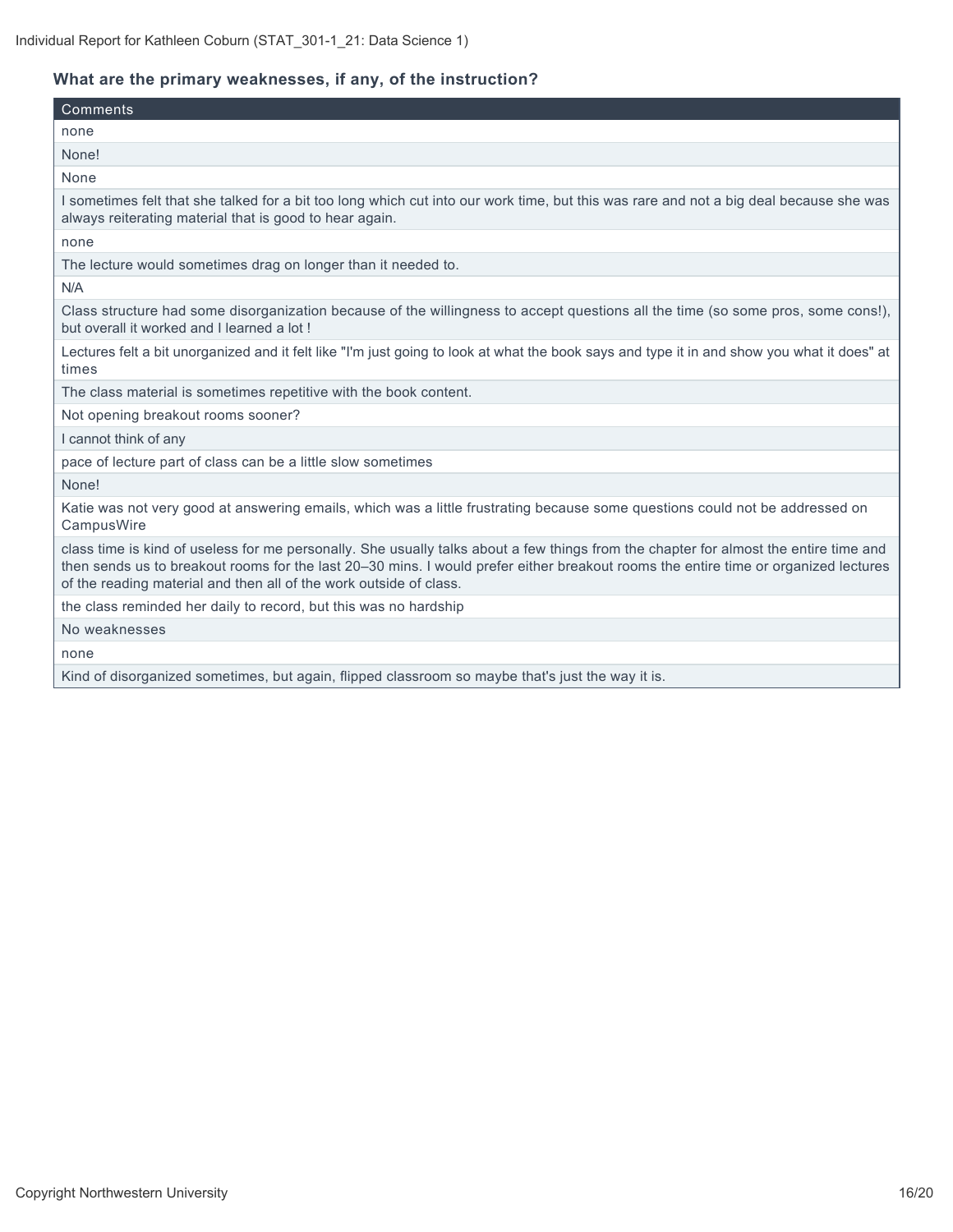#### **Can you offer suggestions for improvement?**

### Comments

none

Nothing major I think of off the top of my head. Maybe going over one or two coding examples/exercises at the beginning of class along with going through the textbook chapter.

None

I would just reconsider the flipped classroom structure because I feel that we could learn better if more class time was dedicated to going over some of the more difficult topics.

none

Nah

Prepared lectures if possible i guess.

Possibly, teach the material into more depths and explain more outside the scope of the book.

Open Breakout rooms sooner?

Not really

giving more of a roadmap for what we'll be doing in each class right as it starts

n/a

My only advice is to keep book review briefer. This might be my bias because I had taken STAT 302 with Arend in the spring, and his style was to keep things more brief so we could move to our lab groups more quickly. I got used to that format and found a good rhythm with working with the lab group. We spent so much time as a whole class that most of the time we only had 30–45 minutes in the lab groups. I don't think I used my lab group as well this quarter because we didn't have as much time and I also didn't start the labs before class as I had in STAT 302. Sometimes I learned new things from the time spent with the whole class, so I am a little hesitant to give this advice, but I still think some time can be shaved off in the whole class setting for Data Science I in the future. I understand the desire to answer every question, and sometimes I also found it helpful. I think it was helpful near the end of the quarter when Prof. Coburn opened up the breakout rooms sooner so we could choose whether to go to our groups or stay in the whole class setting.

I really enjoyed the class and learned a ton! My only suggestion would be to focus the class time discussion more, rather than it being an open Q&A. Often I would sorta tune out for that and just work on the lab until we were put in breakout rooms. But that's it. Thanks for a great class! Looking forward to next quarter.

basically what I said in the previous question.

It often took \*wayyyy\* too long to get into breakout rooms when students would keep asking individual questions.

n/a

Show more bulldog please

no

Keep up the awesome work, really appreciate the understanding and flexibility during these \*unprecedented\* times.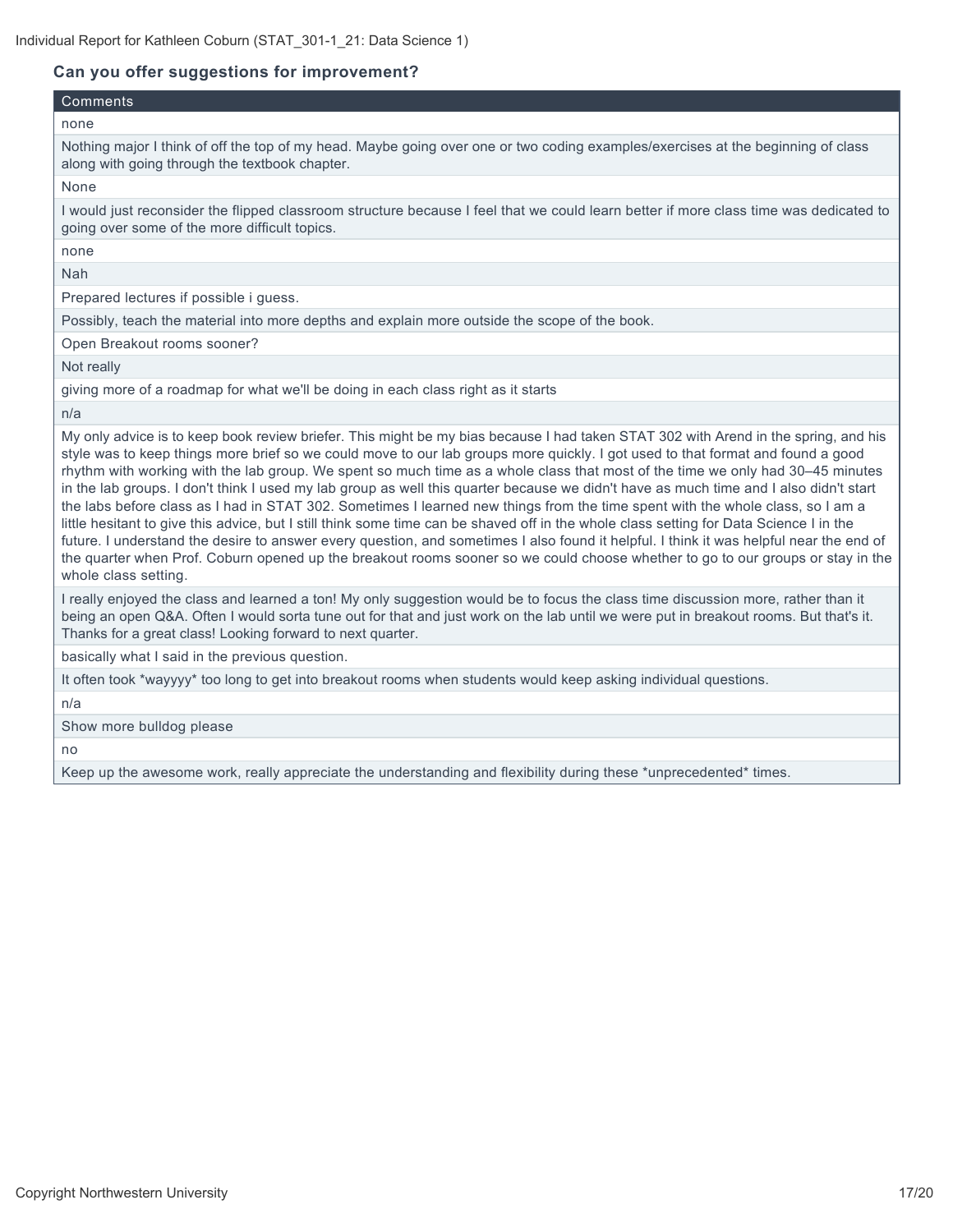## **REMOTE LEARNING**

÷

**Rate how well the approaches used in this course for remote instruction during Fall 2020 contributed to your learning.**

| 1. Rate how well the approaches used in this course for remote<br>instruction during Fall 2020 contributed to your learning. |                                  |                |       |            |  |  |  |
|------------------------------------------------------------------------------------------------------------------------------|----------------------------------|----------------|-------|------------|--|--|--|
| 4.0%<br>1-Very Low $(2)$<br>2(6)<br>3(1)<br>2.0%<br>4(12)<br>5(15)<br>6-Very High (14)<br>[ Total $(50)$ ]<br>O              | 12.0%<br>24.0%<br>30.0%<br>28.0% | 50%            |       | 100%       |  |  |  |
| Options                                                                                                                      | Score                            |                | Count | Percentage |  |  |  |
| 1-Very Low                                                                                                                   |                                  | 1              | 2     | 4.0%       |  |  |  |
| 2                                                                                                                            |                                  | $\overline{2}$ | 6     | 12.0%      |  |  |  |
| 3                                                                                                                            |                                  | 3              | 1     | 2.0%       |  |  |  |
| $\overline{4}$                                                                                                               |                                  | $\overline{4}$ | 12    | 24.0%      |  |  |  |
| 5                                                                                                                            |                                  | 5              | 15    | 30.0%      |  |  |  |
| 6-Very High                                                                                                                  |                                  | 6              | 14    | 28.0%      |  |  |  |
| <b>Statistics</b>                                                                                                            |                                  |                |       | Value      |  |  |  |
| <b>Response Count</b>                                                                                                        |                                  |                |       | 50         |  |  |  |
| Mean                                                                                                                         |                                  |                |       | 4.48       |  |  |  |
| Median                                                                                                                       |                                  |                |       | 5.00       |  |  |  |
| <b>Standard Deviation</b>                                                                                                    |                                  |                |       | 1.45       |  |  |  |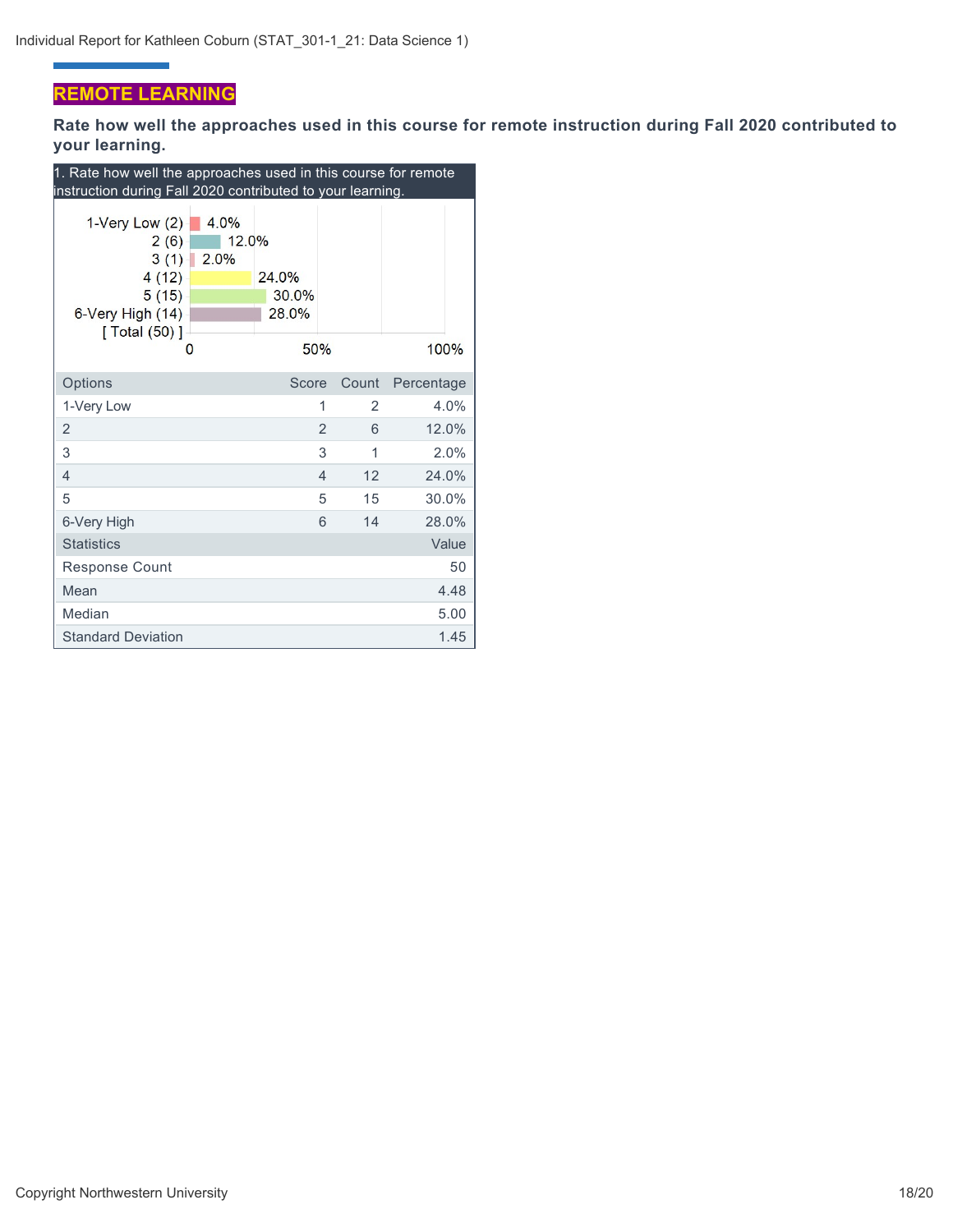## **Which aspects of the remote instruction helped contribute to your success in this course? Please explain.**

#### Comments

breakout rooms for working on labs and plenty of office hours

#### posted lectures

Loved that we had synchronous class time, with full–class lecture portions as well as time in breakout rooms to work on labs. And Campuswire is such a helpful platform for asking questions and getting answers. Also I really appreciate how much office hours time the professors and TAs provided!

Having the option to stay in the main room or going to break out rooms was helpful. Being able to share screens in zoom came in handy when comparing code and/or outputs.

The textbook was mainly how I learned.

The support was the best out of all of my classes. Lectures were completely dedicated to getting our questions answered and helping us with our labs and final project. Furthermore, Campuswire and office hours were extremely helpful.

Flipped class

I thought zoom actually made this class easier because of screensharing abilities and recorded lectures.

Breakout rooms were useful.

The "lecture" (just going over reading and lab concepts and allowing work time) were my favorite – a great, chill space to rant and have help given.

I think a flipped classroom works with online learning because a lot of the learning is online already. However, it did suck to not have a professor in person that I could talk to whenever I wanted, even though the professor was always there.

The book quiz.

I thought CampusWire and office hours and breakout rooms helped.

The subject is computer–based. Campuswire made asking questions and getting help easy.

Being able to rewatch the lectures was helpful. The material covered in class moved quickly.

campuswire

I liked the office hours we had – it's easy to share screen on Zoom and work together.

Class time, campuswire

This course is well–suited for remote instruction, I think. We can easily share screens and work together. Pretty much all the aspects of remote learning in this course helped me in this class.

The fact that most of the material could be learned remotely via textbook and assignments rather than via zoom lecture. So it was great that the class was structured flipped–style

Campuswire was used really well

the reading checks and final project because the reading checks ensured that I kept up with the reading, and the final project involved application of many different skills from the quarter, which really tested my knowledge of the various topics

**Campuswire** 

It was easier to learn by seeing the screenshare than straining to see a giant projector from across the room honestly. Also digital office hours were more convenient and comfortable.

professors and TAs were extremely accessible for questions; campuswire was very helpful

I think the flipped classroom element is not so great virtually, as it feels more that you are on your own than if you actually went to a physical classroom.